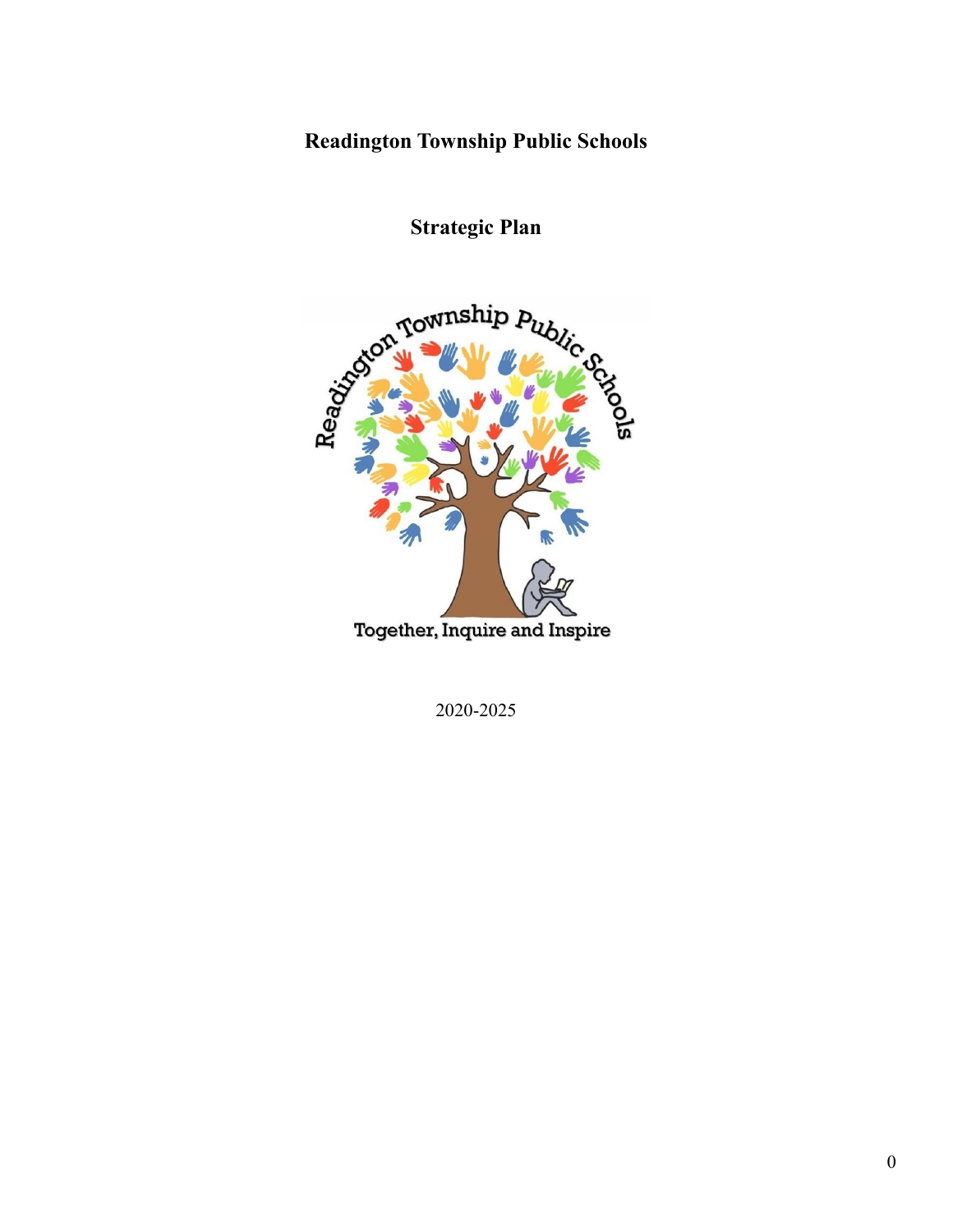# **Table of Contents**

| <b>Introduction</b>                                            | $\mathbf{2}$            |
|----------------------------------------------------------------|-------------------------|
| Narrative About the Readington Township Public School District | $\overline{\mathbf{4}}$ |
| <b>Review of The Strategic Planning Process and Dates</b>      | $5\phantom{1}$          |
| <b>Mission Statement</b>                                       | 7                       |
| <b>Strategic Goals</b>                                         | $\overline{7}$          |
| <b>Four Year Action Plans</b>                                  | 7                       |
| <b>Green/Sustainability Enhancements Noted</b>                 | 20                      |
| <b>References and Supporting Research</b>                      | 21                      |
| <b>Strategic Planning Committee and Chairs</b>                 | 22                      |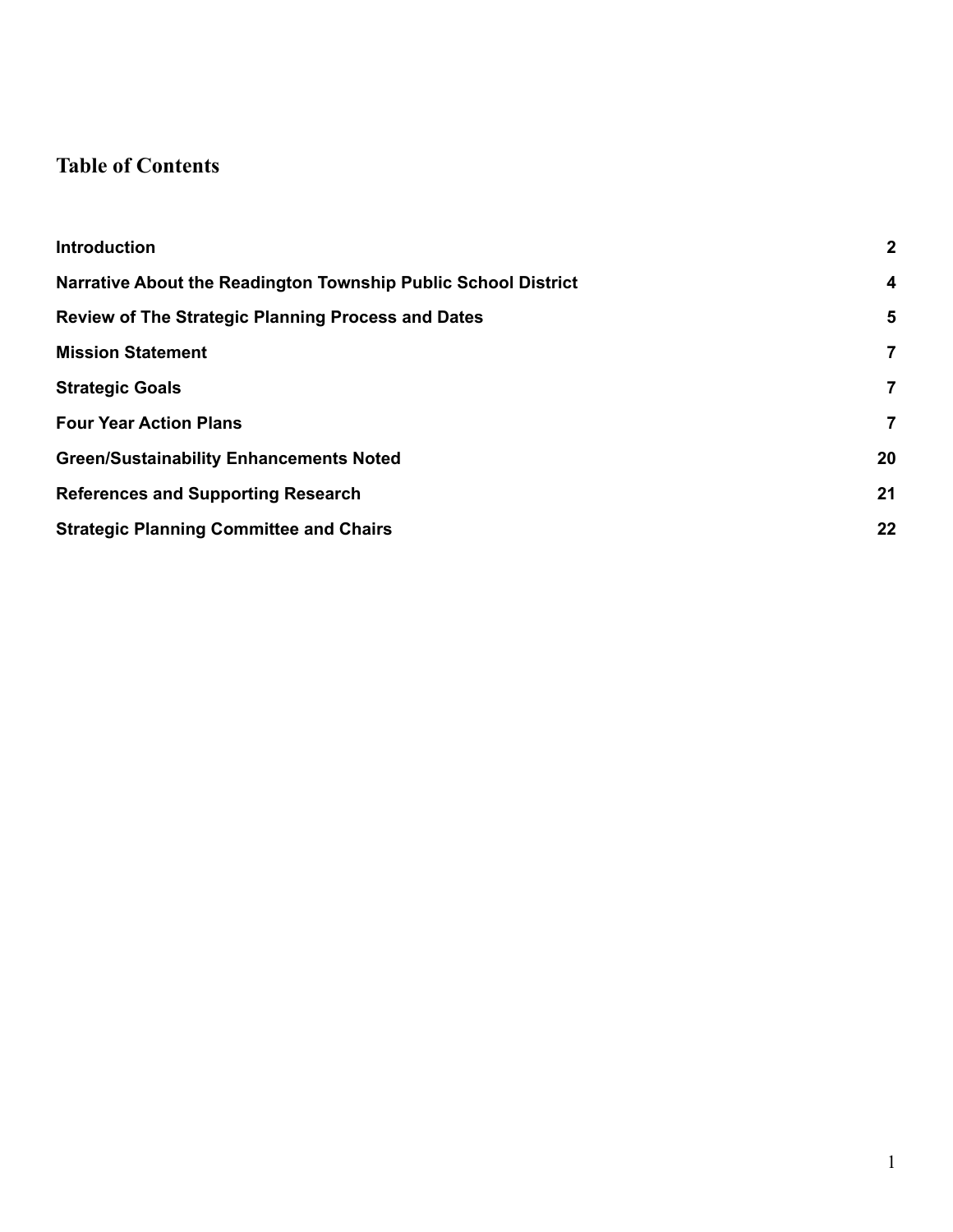### <span id="page-2-0"></span>**Introduction**

*"Every great advance...has issued forth from a new audacity of the imagination."* - John Dewey

Dear Members of the Readington School Community,

Welcome to the Readington Township School District Strategic Plan document! Our district is pleased to have you inquire as to what our strategic plan consists of. This document provides you with background about strategic planning, outlines the timeline used, and details our strategic goals for the next several years. Overall, this strategic plan is not about radically changing the face of education. Rather, our plan reinforces and builds upon our organizational strengths. We have found that our school district already has foundations in academic excellence and our strategic work continues this excellence.

Perhaps the most important part of strategic planning is stakeholder input and investment. Strategic planning is

a process that demands the insights of the many voices in an organization. This is our foundation at its core. You will see through our process, we invited the voices of all school community constituents to provide input. The value of our strategic plan lies in the inclusionary nature of the mission statement and goals. We are proud to have had so much input. Second, strategic planning provides an organization with focus. Daniel Goleman (2013) states, "Focus is the hidden driver of excellence." Our plan pinpoints three district goals. Our aim is to link organizational decision-making and strategy back to each goal. As long as we are able to say that our district



actions revolve around our mission and goals, we know we are providing focus with the future direction. "The future is not a far-off point: It arrives in daily doses that must be noticed and understood" (Govindarajan, 2016).

"Strategic planning is the process of documenting and establishing a direction for your organization - by assessing both where you are and where you're going" (adapted from Vo, 2018). To this end, our district's strategic planning Core Leadership Team looked to define the following:

- Who is here? (i.e. Who is in the room to develop the plan?)
- What are we here? (i.e. What is the work to be done? What is our charge?)
- What is Readington School District today? ...And what is our chance to advance a new reality?
- These became our essential questions to set a vision for the future.

Part of our journey included the COVID-19 pandemic. As you may see from the timeline below, our strategic plan was in the final stages of development when the school district was closed at the end of the 2020 school year. Upon reopening in September of 2020 we remained peripherally focused on our goals, as our primary focus was to maintain open, healthy and safe schools during the pandemic. This work was impacted by the pandemic but we continued to keep tethered to our goals in unexpected ways by infusing more virtual learning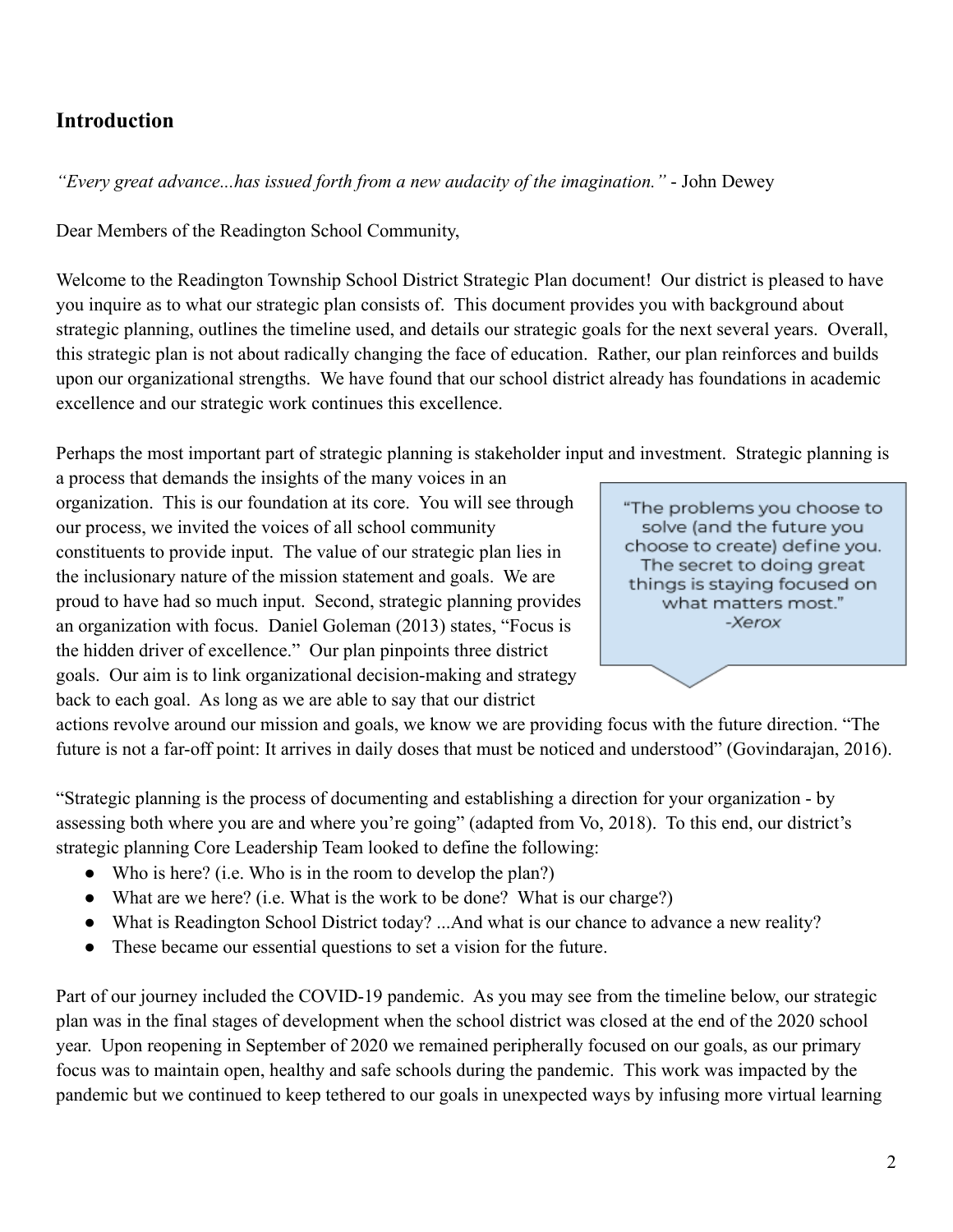opportunities, creating virtual partnerships, exploring resources to help families in need. All of this assisted us in refocusing our mission and goals to this final document.

In the end, the mission statement and strategic goals listed on the forthcoming pages are provided to you as our future direction for the district. This roadmap will deliver our district to the next great adventure for our students.

Sincerely,

Jonathan Hart, Ph.D. Superintendent of Schools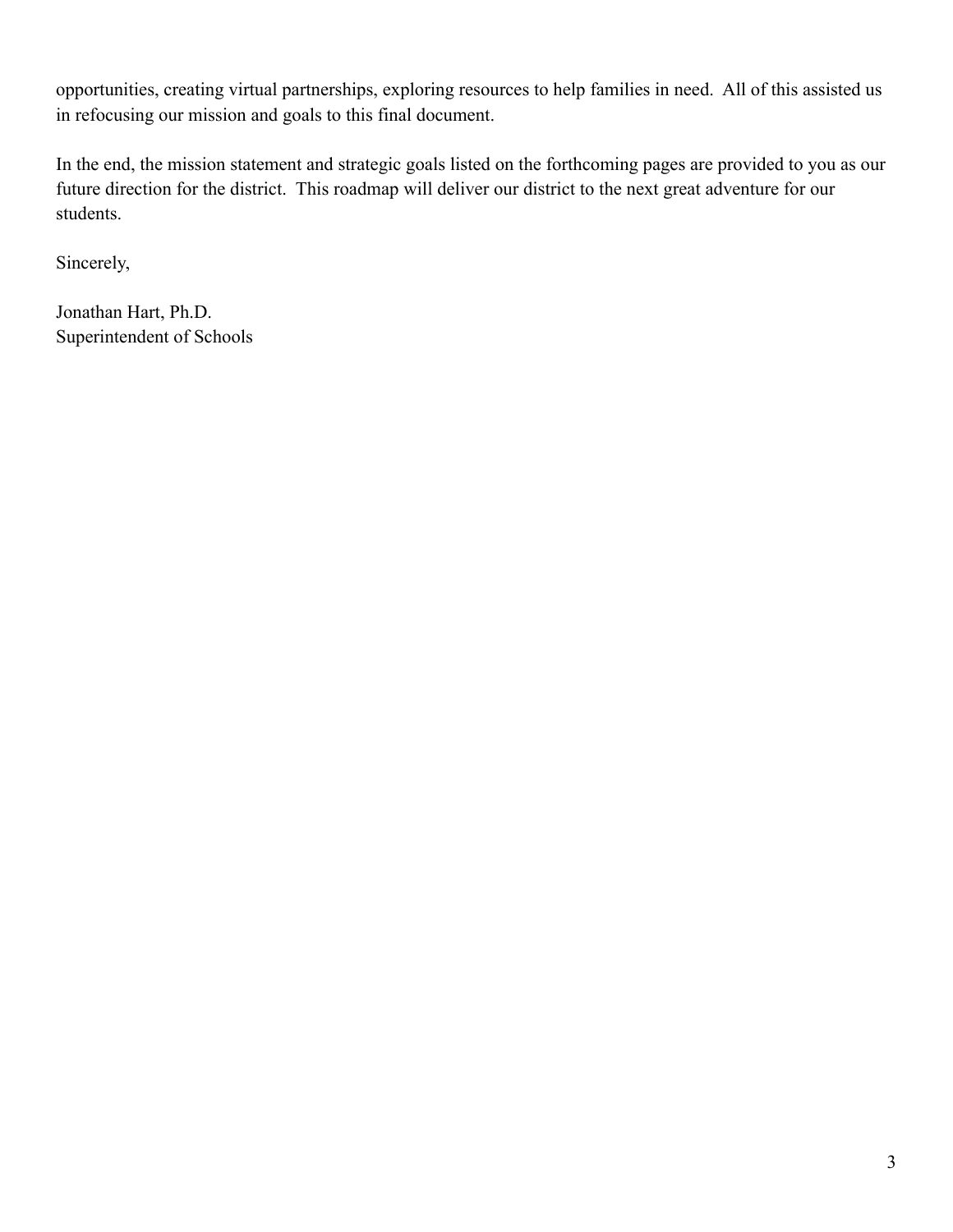## <span id="page-4-0"></span>**Narrative About the Readington Township Public School District**

The Readington Township Public School District is located in beautiful Hunterdon County. The district is a regional K-8 district serving approximately 1,400 students with 190 certificated staff members. Students attend high school at Hunterdon Central Regional High School. Our students have opportunities to explore various curricular and co-curricular offerings including clubs, sports, and projects related to environmental sustainability. Our district boasts positive support from our parents and community. We are fortunate to have the Home School Association (HSA), which also consists of a Fine and Performing Arts Subcommittee, to provide rich cultural programs at all schools. Funds in the form of mini-grants are given to teachers for innovative projects.

Readington Township School District's exemplary literacy program embodies writing workshops, word study/phonics, guided reading, and reading workshop. Math instruction is guided by the NJ Student Learning Standards, with advanced levels of instruction beginning in third grade. Some of our students complete Algebra II by the end of their 8th grade year. Science and social studies classes are taught by our highly qualified, knowledgeable educators in a way that brings research, inquiry, and history to life. Our middle school offers students the opportunity to take electives in the arts, music, coding, and financial literacy.

All four of our district schools have achieved Sustainable Jersey Awards. Whitehouse School can also be proud of being named a National School of Character. All four of our schools have been recognized as Green Ribbon Schools from the U.S. Department of Education for our efforts with sustainability and green initiatives. We are incredibly proud of these achievements and continue to ensure that our schools are stewards of good character and environmental responsibility.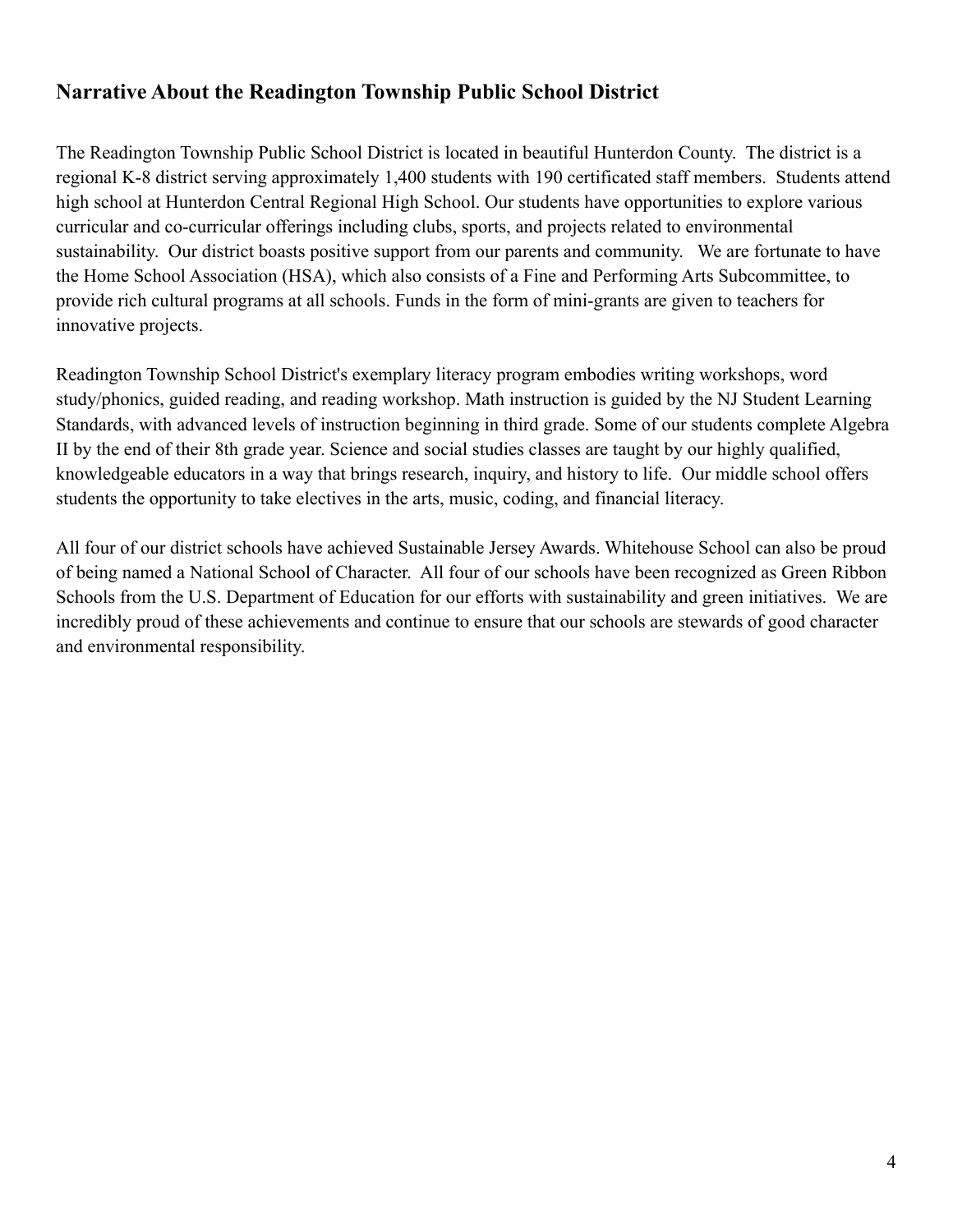### <span id="page-5-0"></span>**Review of The Strategic Planning Process and Dates**

The strategic planning process began in the 2019-2020 school year. The process included the following timeline to gather input from all stakeholders in our community.

Spring 2019 - A consultant was identified to facilitate the strategic planning process.

September 2019 - Introductory letter sent to the school community introducing the strategic planning process and timeline.

September 2019 - Surveys were constructed for the following groups: faculty/staff, parents, administrators, students, and community members.

September 2019 - Focus group/individual meetings were held with the consultant. These meetings included various members of the school community such as: Board of Education members, administrators, members of the Readington Township Education Association (RTEA), the high school administration, the Home and School Association (HSA), faculty members and students.

October 2019 - Surveys were administered to all groups listed above. The surves closed early November 2019.

October 2019 - Open Community Forum meetings were held with the consultant.

November-December 2019 - Survey data was compiled by the consultant.

January 2020 - A Core Leadership Team was developed. This team included Board of Education members, administrators, staff, parents, HSA members, RTEA members, and at least one community member.

The Core Leadership Team was tasked with reviewing all of the data collected from meetings, focus groups, community forums, and surveys in order to develop a mission statement and strategic goals for the district.

January 2020 - A presentation was made to the Board of Education and subsequent adoption of the strategic goals.

January-February 2020 - One administrator and one teacher were appointed the chairpersons of each of our three (3) goals. They discussed and selected various members of the certificated teaching staff to serve on a committee that would develop action steps for each of the goals.

March-May 2020 - The goal chairpersons and committees developed action steps for the next 18 months.

May 2020 - The goals and action steps were presented to the Board of Education.

It is important to note that in March of 2020 we found ourselves amid the COVID-19 global pandemic. This resulted in the district using the 2020-2021 school year to explore these goals and pilot activities rather than implement.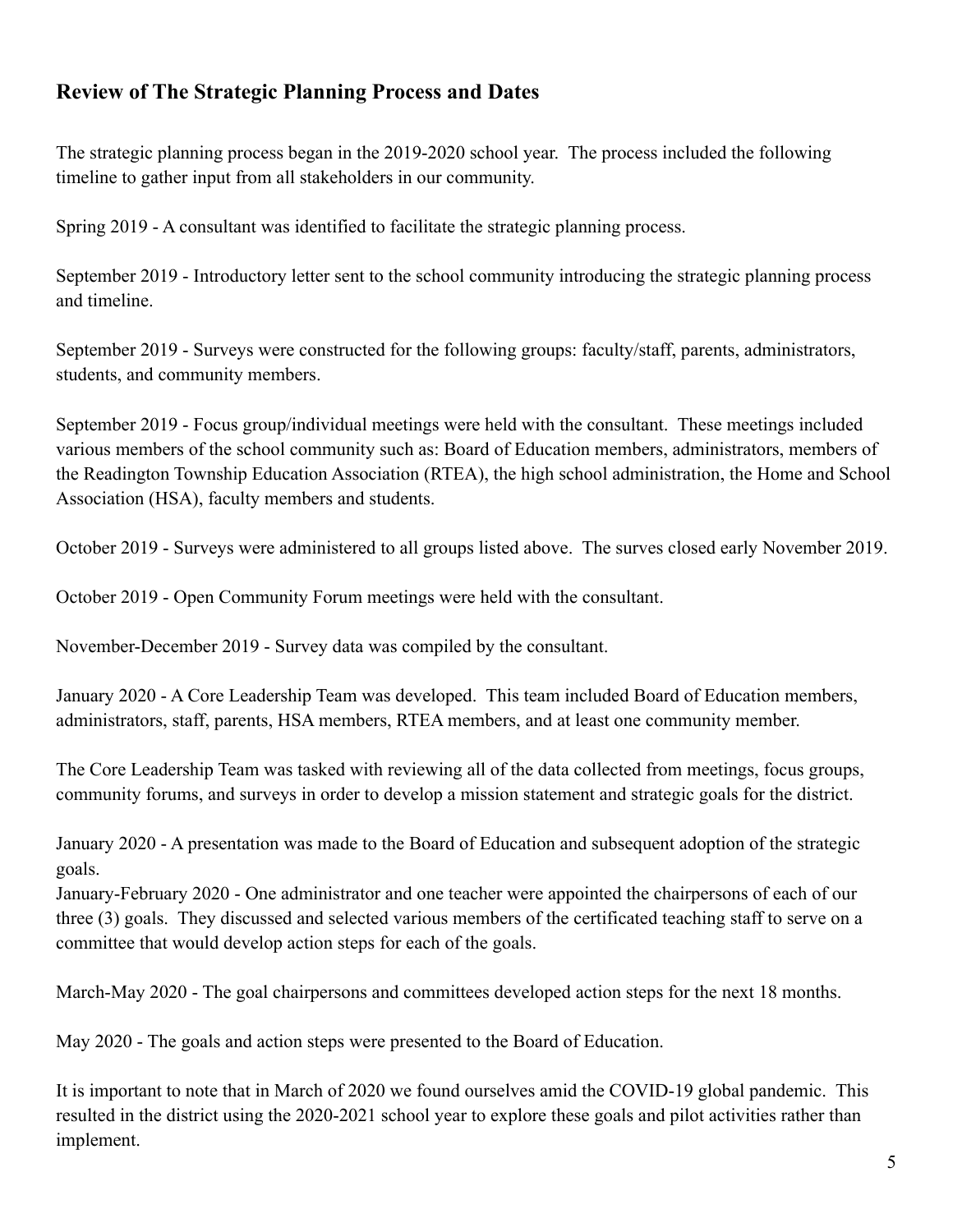February-June 2021 - The chairpersons and committees met having learned much from the pandemic to rethink the strategic goals. Further input was gathered from the Board of Education via committees.

Our website contains communications, timelines and presentations for the public to view. In order to see more detailed information regarding the strategic plan and process, please visit the following website: <https://www.readington.k12.nj.us/Page/4864>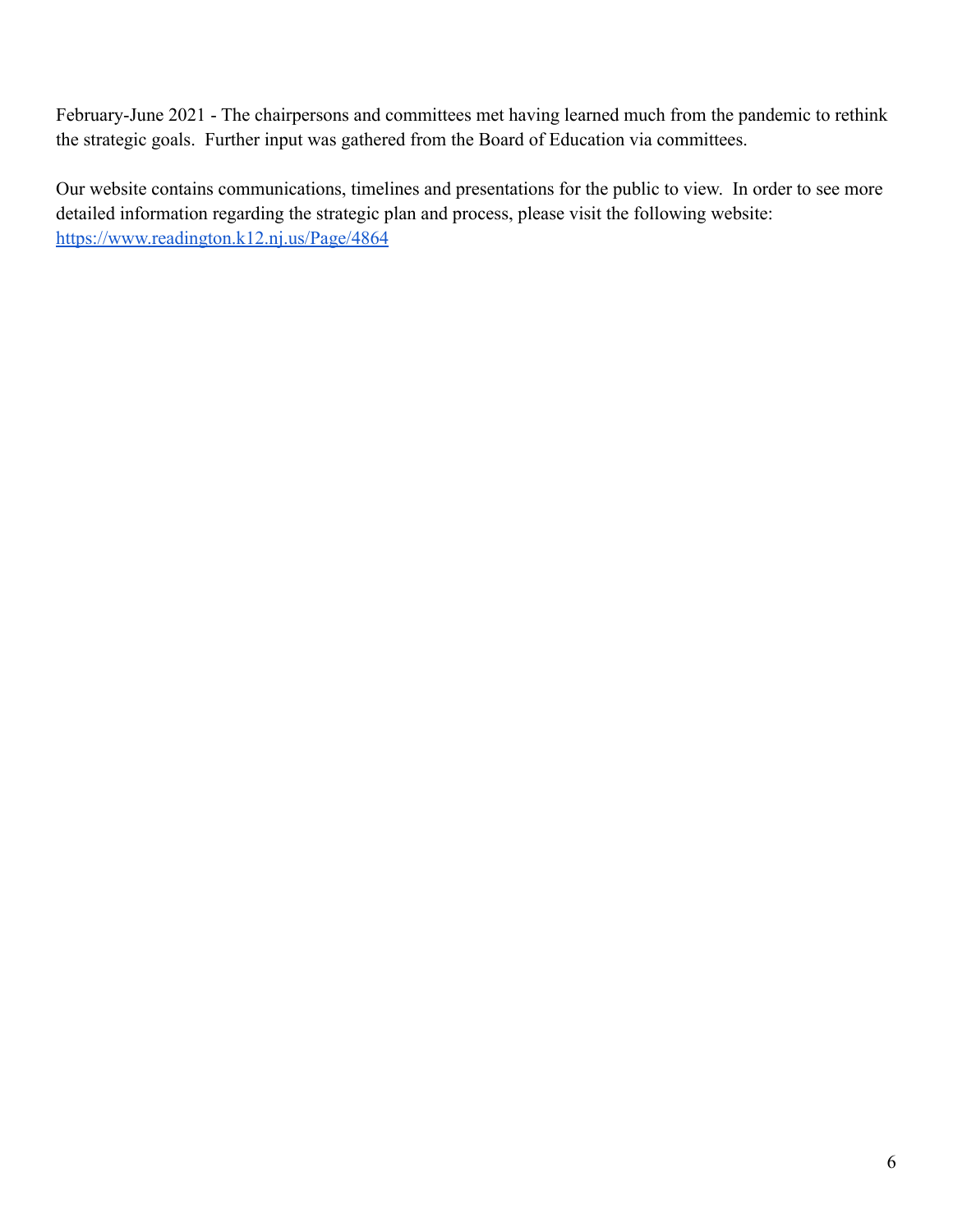### <span id="page-7-0"></span>**Mission Statement**

We empower members of our community to lead purposeful lives with integrity, to cultivate a spirit of discovery, and to embrace connections in our diverse, global society.

### <span id="page-7-1"></span>**Strategic Goals**

#### *Inquisitive Learning*

Create and establish an inquiry-based framework that values an interest-driven learning environment. Learners will, individually and collaboratively, focus on identifying, analyzing, and solving problems as inquisitive members of their community.

#### *Partnerships*

Establish partnerships that foster meaningful educational opportunities on local, regional, and global scales. Prepare all learners to become engaged and productive citizens through service to others, collaboration, and real-world connections.

#### *Social Awareness*

Our learners will feel connected, valued, and secure in digital and non-digital learning environments cultivated by a shared sense of community. Every individual will develop skills that promote an awareness of self and others as well as the environment, including the ability to understand the impact of their decisions.

### <span id="page-7-2"></span>**Four Year Action Plans**

The action plans below outline the next four (4) years only.

2020-2021- Year 1 2021-2022 - Year 2

2022-2023 - Year 3

2023-2024 - Year 4

2024-2025 - Year 5

It is difficult to project out for the full 5 years. Therefore, we have set our actions on the next 3 (knowing that the 2020-2021 year is complete) in order to set achievable goals. In Year 3 or 4 we will revisit the final year of this action plan.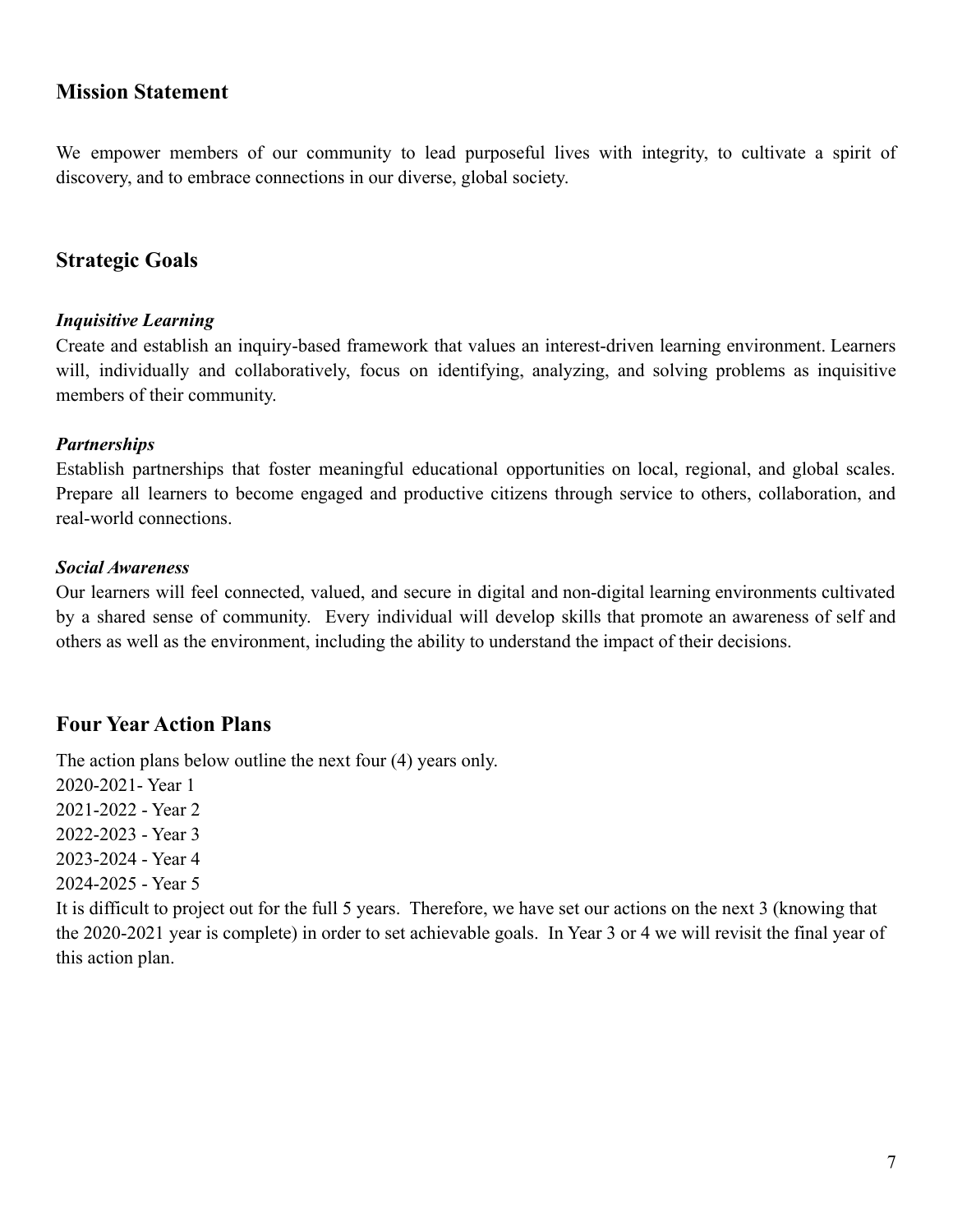| <b>Inquisitive Learning</b><br>Create and establish an inquiry-based framework that values an interest-driven learning environment. Learners will, individually and collaboratively, focus on<br>identifying, analyzing, and solving problems as inquisitive members of their community.                                                |                                                                                                                                                                                                                                                                                                                                                                |                                                                                                                                                                                                                                                                                |                                                                                                                                                                                                                                                                                             |                                                                                                                                                                                                                         |
|-----------------------------------------------------------------------------------------------------------------------------------------------------------------------------------------------------------------------------------------------------------------------------------------------------------------------------------------|----------------------------------------------------------------------------------------------------------------------------------------------------------------------------------------------------------------------------------------------------------------------------------------------------------------------------------------------------------------|--------------------------------------------------------------------------------------------------------------------------------------------------------------------------------------------------------------------------------------------------------------------------------|---------------------------------------------------------------------------------------------------------------------------------------------------------------------------------------------------------------------------------------------------------------------------------------------|-------------------------------------------------------------------------------------------------------------------------------------------------------------------------------------------------------------------------|
|                                                                                                                                                                                                                                                                                                                                         |                                                                                                                                                                                                                                                                                                                                                                | <b>Inquisitive Learning</b><br>Sub Goal #1 $(IL-1)$                                                                                                                                                                                                                            |                                                                                                                                                                                                                                                                                             |                                                                                                                                                                                                                         |
| Year 1                                                                                                                                                                                                                                                                                                                                  | Year 2                                                                                                                                                                                                                                                                                                                                                         | Year 3                                                                                                                                                                                                                                                                         | Year 4                                                                                                                                                                                                                                                                                      | <b>Final Outcome</b>                                                                                                                                                                                                    |
| Raise awareness of inquiry<br>learning through newsletters,<br>professional development,<br>and the website.                                                                                                                                                                                                                            | Monitor and sustain<br>awareness of inquiry learning<br>through newsletters,<br>professional development,<br>and the website.<br>Identify professional<br>development (PD)<br>opportunities where inquiry is<br>infused in the curriculum<br>including introducing<br>higher-level<br>questioning/thinking.                                                    | Monitor and sustain<br>Implement further systemic<br>PD opportunities outside of<br>the district.<br>Kick off with keynote<br>speaker:<br>https://spencerauthor.com/spe<br>aking-and-consulting/<br>Continue PD on the use of<br>higher level<br>questioning/thinking.         | Identify and develop at least<br>2 "teacher experts" per<br>building to continue PD on<br>inquiry learning and higher<br>level questioning.<br>Check for infusion of<br>higher-level<br>questions/thinking in<br>classrooms.                                                                | An inquiry stance integrated<br>part of learning and teaching.<br>This will include<br>incorporating higher-level<br>questioning techniques into<br>instruction and teach students<br>the power of good<br>questioning. |
| Evidence:<br>Monthly<br>$\bullet$<br>announcements to<br>staff and parents in<br>newsletters<br>Parent Night held<br><b>Teacher Academies</b><br>In-Service day<br>session<br>Teacher Academy -<br>Book Study on A<br>More Beautiful<br>Question<br>Person(s) Responsible:<br>Supervisor of Math/Sci/Tech<br><b>Building Principals</b> | Anticipated Evidence:<br>Bi-monthly<br>$\bullet$<br>parent/staff<br>announcements<br>Monthly statements<br>$\bullet$<br>directed to students<br>PD opportunities<br>curated into a list or<br>offered<br>Person(s) Responsible:<br><b>Building Principals</b><br>Expert teachers or teacher<br>leaders<br>Supervisor of Math/Sci/Tech<br>Supervisor of PD/Tech | Anticipated Evidence:<br>• Workshops or<br>conferences attended<br>Teacher in-service<br>$\bullet$<br>day/faculty meeting<br>offered with at least<br>two required for staff<br>Person(s) Responsible:<br>Supervisor of Math/Sci/Tech<br>Expert teachers or teacher<br>leaders | Anticipated Evidence:<br>Teacher experts<br>$\bullet$<br>providing Teacher<br>Academies<br>Teachers identified<br>Handout of<br>$\bullet$<br>questioning look-fors<br>added to Danielson<br>rubric<br>Person(s) Responsible:<br>All administrators<br>Expert teachers or teacher<br>leaders |                                                                                                                                                                                                                         |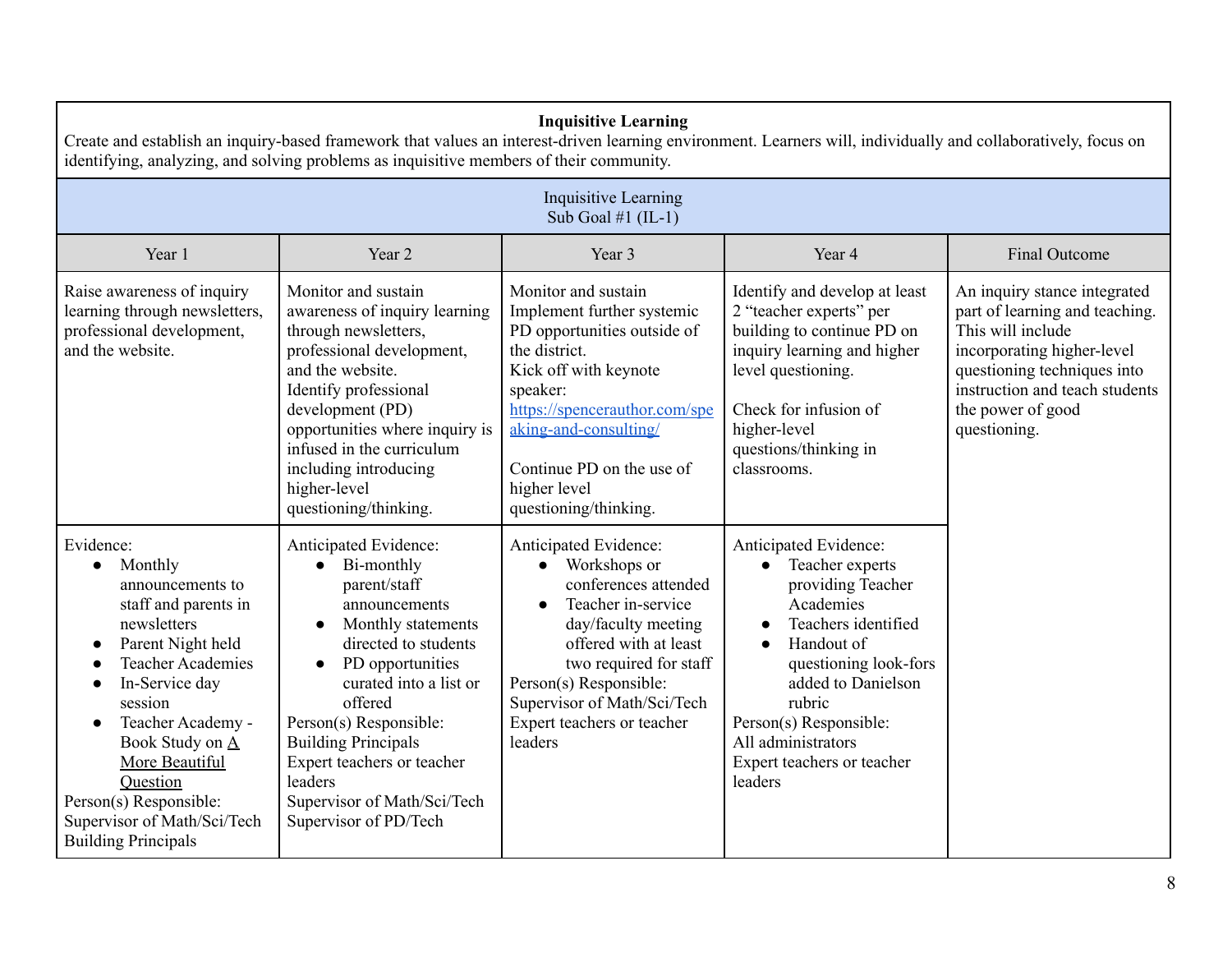| Expert teachers or teacher<br>leaders                                                                                                                                                                                                                                  |                                                                                                                                                                                                                                                                                                        |                                                                                                                                                                                                                                                                                                        |                                                                                                                                                                                                                                                                                                                                                                    |                                                                                                                                                                |
|------------------------------------------------------------------------------------------------------------------------------------------------------------------------------------------------------------------------------------------------------------------------|--------------------------------------------------------------------------------------------------------------------------------------------------------------------------------------------------------------------------------------------------------------------------------------------------------|--------------------------------------------------------------------------------------------------------------------------------------------------------------------------------------------------------------------------------------------------------------------------------------------------------|--------------------------------------------------------------------------------------------------------------------------------------------------------------------------------------------------------------------------------------------------------------------------------------------------------------------------------------------------------------------|----------------------------------------------------------------------------------------------------------------------------------------------------------------|
|                                                                                                                                                                                                                                                                        |                                                                                                                                                                                                                                                                                                        | <b>Inquisitive Learning</b><br>Sub Goal $#2$ (IL-2)                                                                                                                                                                                                                                                    |                                                                                                                                                                                                                                                                                                                                                                    |                                                                                                                                                                |
| Year 1                                                                                                                                                                                                                                                                 | Year 2                                                                                                                                                                                                                                                                                                 | Year 3                                                                                                                                                                                                                                                                                                 | Year 4                                                                                                                                                                                                                                                                                                                                                             | <b>Final Outcome</b>                                                                                                                                           |
| Introduce interest and<br>learning inventories to pilot.                                                                                                                                                                                                               | Implement: Grade 3 will<br>administer interest<br>inventories twice a year to<br>augment passion projects.<br>All other grade levels begin<br>to create a bank of<br>grade-level-appropriate<br>inventories for teachers to<br>choose from                                                             | Implement: Grade 3 and 5<br>will administer interest<br>inventories twice a year to<br>augment passion projects.<br>All other grade finalize a<br>bank of grade-level<br>appropriate inventories for<br>teachers to choose from                                                                        | Sustain: Grade 3 and 5 will<br>administer interest<br>inventories twice a year to<br>augment passion projects.<br>Implement: Grade 8 will<br>complete interest inventory<br>and career interest inventory<br>to augment passion projects.<br>All other grade finalize a<br>bank of grade-level<br>appropriate inventories for<br>teachers to choose from           | Student interest becomes a<br>driver for instruction. Interest<br>inventories are completed<br>twice a year and incorporated<br>into instruction and learning. |
| Evidence:<br>RMS Enrichment:<br>$\bullet$<br>Interests/Strengths<br>Inventory via<br>Thrively.com<br>RMS Enrichment:<br>problem-solving for<br>UN Global Goals:<br>globalgoals.org<br>Person(s) Responsible:<br><b>Inquiry Committee</b><br><b>Building Principals</b> | Anticipated Evidence:<br>PDP goals<br>$\bullet$<br>Google Folder of<br>inventories<br>Teacher feedback on<br>how the inventories<br>were used to guide<br>instruction and for<br>students to be<br>self-reflective<br>Person(s) Responsible:<br><b>Inquiry Committee</b><br><b>Building Principals</b> | Anticipated Evidence:<br>PDP goals<br>$\bullet$<br>Google Folder of<br>inventories<br>Teacher feedback on<br>how the inventories<br>were used to guide<br>instruction and for<br>students to be<br>self-reflective<br>Person(s) Responsible:<br><b>Inquiry Committee</b><br><b>Building Principals</b> | Anticipated Evidence:<br>PDP goals<br>$\bullet$<br>Google Folder of<br>inventories<br>Teacher feedback on<br>how the inventories<br>were used to guide<br>instruction and for<br>students to be<br>self-reflective<br>8th graders complete<br>capstone and<br>reflective slide<br>Person(s) Responsible:<br><b>Inquiry Committee</b><br><b>Building Principals</b> |                                                                                                                                                                |
|                                                                                                                                                                                                                                                                        |                                                                                                                                                                                                                                                                                                        | <b>Inquisitive Learning</b>                                                                                                                                                                                                                                                                            |                                                                                                                                                                                                                                                                                                                                                                    |                                                                                                                                                                |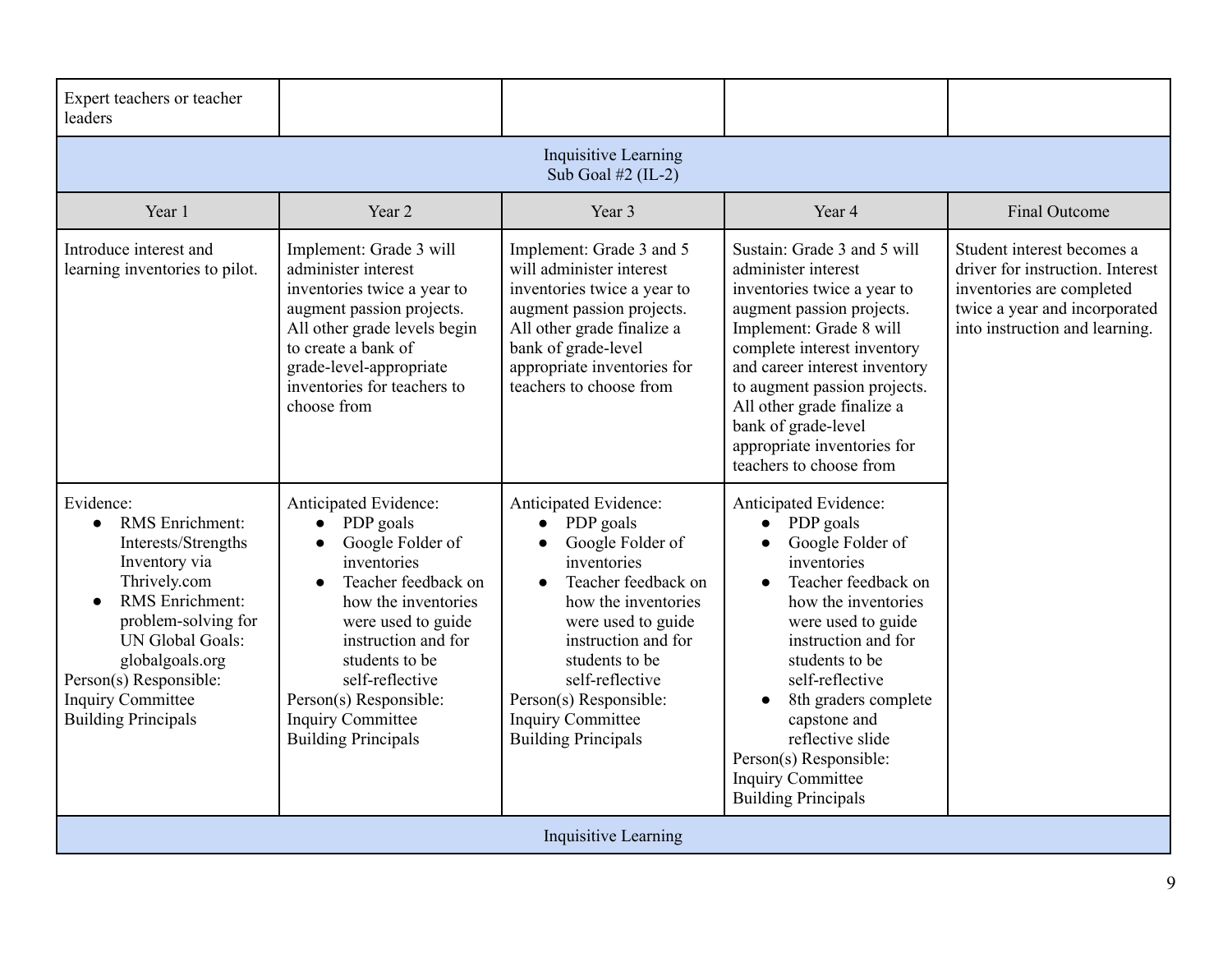|                                                                                                                                   |                                                                                                                                                                                                                                                                                         | Sub Goal #3 $(IL-3)$                                                                                                                                                                                                                   |                                                                                                                                                                                                                                                                                                                                 |                                                                                                                      |
|-----------------------------------------------------------------------------------------------------------------------------------|-----------------------------------------------------------------------------------------------------------------------------------------------------------------------------------------------------------------------------------------------------------------------------------------|----------------------------------------------------------------------------------------------------------------------------------------------------------------------------------------------------------------------------------------|---------------------------------------------------------------------------------------------------------------------------------------------------------------------------------------------------------------------------------------------------------------------------------------------------------------------------------|----------------------------------------------------------------------------------------------------------------------|
| Year 1                                                                                                                            | Year 2                                                                                                                                                                                                                                                                                  | Year 3                                                                                                                                                                                                                                 | Year 4                                                                                                                                                                                                                                                                                                                          | Final Outcome                                                                                                        |
| Create opportunities for staff<br>to engage in inquiry projects.                                                                  | Develop teacher leaders to<br>provide PD opportunities in<br>inquiry. A 3rd cohort of staff<br>will join the inquiry project.                                                                                                                                                           | Implement and adjust: A 4th<br>cohort of staff will join the<br>inquiry project.<br>Partners are added to our<br>cohort (i.e. HCRHS)                                                                                                   | Implement and adjust: Staff<br>members will begin to take<br>ownership of the inquiry<br>project professional<br>development series by<br>promoting and recruiting staff<br>to participate in workshops.<br>Staff will develop their own<br>inquiry projects and seek out<br>opportunities for presentation<br>and publication. | A culture of teacher inquiry is<br>cultivated whereby staff<br>pursue their own action<br>research topic.            |
| Evidence:<br><b>Teacher Academy</b><br>Present at In-service<br>Person(s) Responsible:<br>Jonathan Hart<br><b>Teacher Leaders</b> | Anticipated Evidence:<br>Teacher leader<br>training<br>Staff participation in<br>$\bullet$<br>inquiry project<br>Publication/<br>presentation<br>submissions<br>Person(s) Responsible:<br>Superintendents at<br>Readington and HCRHS<br><b>Teacher Leaders</b><br>Supervisor of PD/Tech | Anticipated Evidence:<br>Staff participation in<br>inquiry project<br>including HCRHS<br>Publication/<br>presentation<br>submissions<br>Person(s) Responsible:<br>Superintendents at<br>Readington and HCRHS<br><b>Teacher Leaders</b> | Anticipated Evidence:<br>Staff participation in<br>inquiry project<br>including HCRHS<br>Publication/<br>presentation<br>submissions<br>Person(s) Responsible:<br>Superintendents at<br>Readington and HCRHS<br><b>Teacher Leaders</b>                                                                                          |                                                                                                                      |
|                                                                                                                                   |                                                                                                                                                                                                                                                                                         | <b>Inquisitive Learning</b><br>Sub Goal #4 $(IL-4)$                                                                                                                                                                                    |                                                                                                                                                                                                                                                                                                                                 |                                                                                                                      |
| Year 1                                                                                                                            | Year 2                                                                                                                                                                                                                                                                                  | Year 3                                                                                                                                                                                                                                 | Year 4                                                                                                                                                                                                                                                                                                                          | Final Outcome                                                                                                        |
| Pilot student passion projects<br>in certain<br>grade-levels/teachers (also<br>linked to Partnership Goal)                        | Monitor and adjust: All<br>third-grade students will<br>create a passion project and<br>incorporate a "now I wonder"                                                                                                                                                                    | Implement and adjust: All<br>third-grade students will<br>create a passion project and<br>incorporate a "now I wonder"                                                                                                                 | Implement: All third-grade<br>students will create a passion<br>project and incorporate a<br>"now I wonder" section into                                                                                                                                                                                                        | Student passions and learning<br>interests are promoted and<br>embedded in instruction at<br>key points throughout a |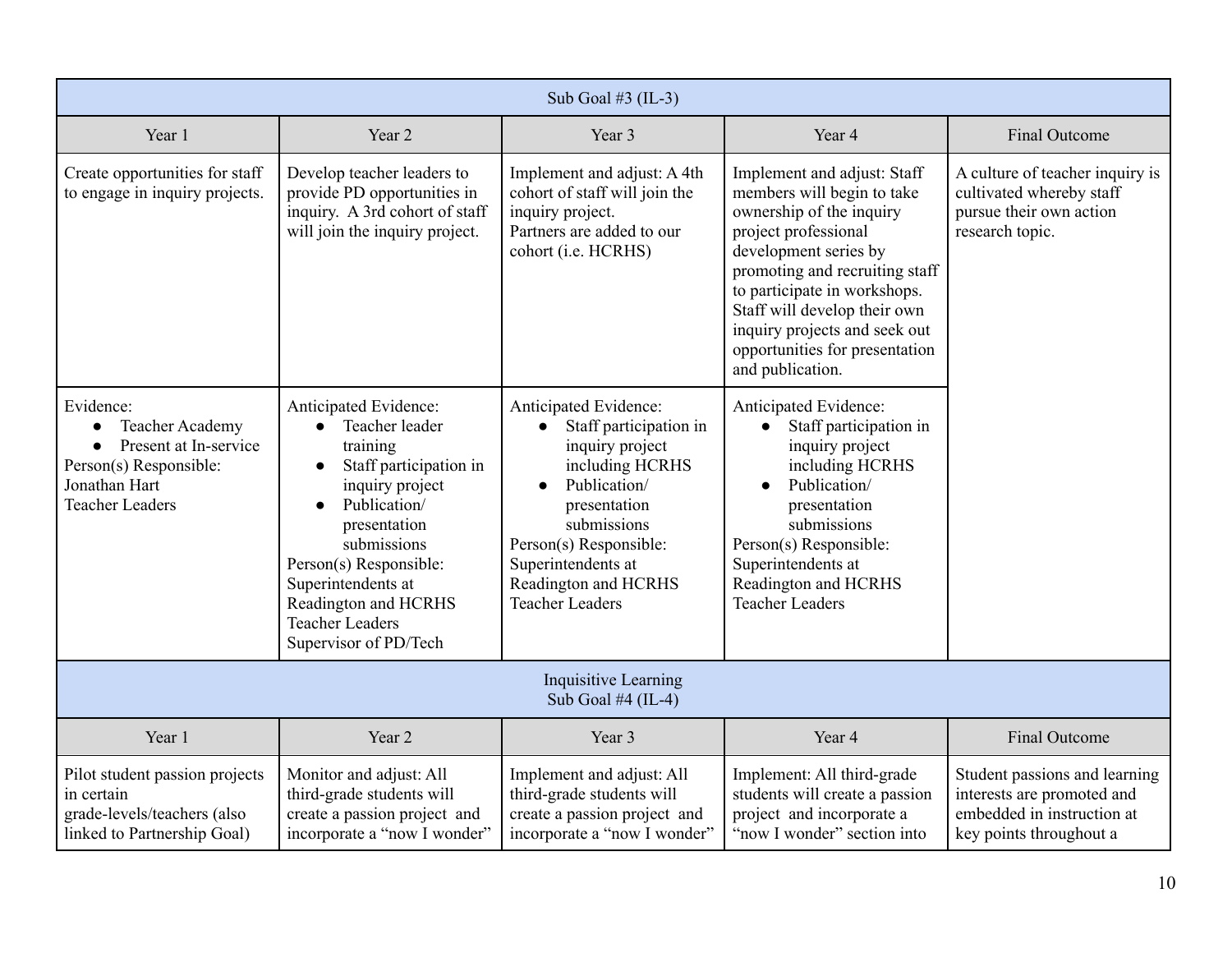|                                                                                                                                                                                                                           | section into their research<br>writing.<br>Implement: All 4-5 grade<br>students and teachers will<br>take the Discover Lab course.<br>Provide 5th grade teachers<br>with PD during Discover Lab<br>to develop student passion<br>projects and all students/class<br>design a unique project in<br>Discover Lab.<br>Pilot: 8th grade staff begin to<br>develop and explore an 8th<br>grade capstone project. | section into their research<br>writing.<br>Implement: All 4-5 grade<br>students and teachers will<br>take the Discover Lab course.<br>All 5th grade students create<br>a passion project of their<br>own.<br>Pilot: 8th grade staff begin to<br>pilot an 8th grade passion<br>project.<br>Investigate: RMS Encore<br>classes that promote inquiry<br>(i.e. Entrepreneurship class) | their research writing.<br>Implement and adjust: All 4-5<br>grade students and teachers<br>will take the Discover Lab<br>course.<br>All 5th grade students create<br>a passion project of their<br>own.<br>Implement: 8th grade staff<br>begin to implement an 8th<br>grade passion project.<br>Pilot: RMS Encore classes<br>that promote inquiry (i.e.<br>Entrepreneurship class) | child's educational career. |
|---------------------------------------------------------------------------------------------------------------------------------------------------------------------------------------------------------------------------|-------------------------------------------------------------------------------------------------------------------------------------------------------------------------------------------------------------------------------------------------------------------------------------------------------------------------------------------------------------------------------------------------------------|------------------------------------------------------------------------------------------------------------------------------------------------------------------------------------------------------------------------------------------------------------------------------------------------------------------------------------------------------------------------------------|------------------------------------------------------------------------------------------------------------------------------------------------------------------------------------------------------------------------------------------------------------------------------------------------------------------------------------------------------------------------------------|-----------------------------|
| Evidence:<br>Third grade GT<br>projects<br>Third grade students<br>incorporating inquiry<br>into literacy research<br>Person(s) Responsible:<br><b>Inquiry Committee</b><br>K-3 Building Principals<br>3rd grade teachers | Anticipated Evidence:<br>Third grade students<br>incorporating inquiry<br>into literacy research<br>Grade 4-5 PD<br>8th grade framework<br>for potential capstone<br>project<br><b>Inquiry PD</b><br>presentations<br>Person(s) Responsible:<br><b>Inquiry Committee</b><br><b>Building Principals</b><br>3rd, 5th, 8th grade teachers                                                                      | Anticipated Evidence:<br>Grade 3 projects<br>Grade 5 projects<br>$\bullet$<br>Grade 8 framework<br>for potential capstone<br>project<br>RMS investigation of<br>Encore class<br><b>Inquiry PD</b><br>presentations<br>Person(s) Responsible:<br><b>Inquiry Committee</b><br><b>Building Principals</b><br>3rd, 5th, 8th grade teachers                                             | Anticipated Evidence:<br>Grade 3 projects<br>Grade 5 projects<br>Grade 8 projects<br>RMS pilot of Encore<br>class<br><b>Inquiry PD</b><br>presentations<br>Person(s) Responsible:<br><b>Inquiry Committee</b><br><b>Building Principals</b><br>3rd, 5th, 8th grade teachers                                                                                                        |                             |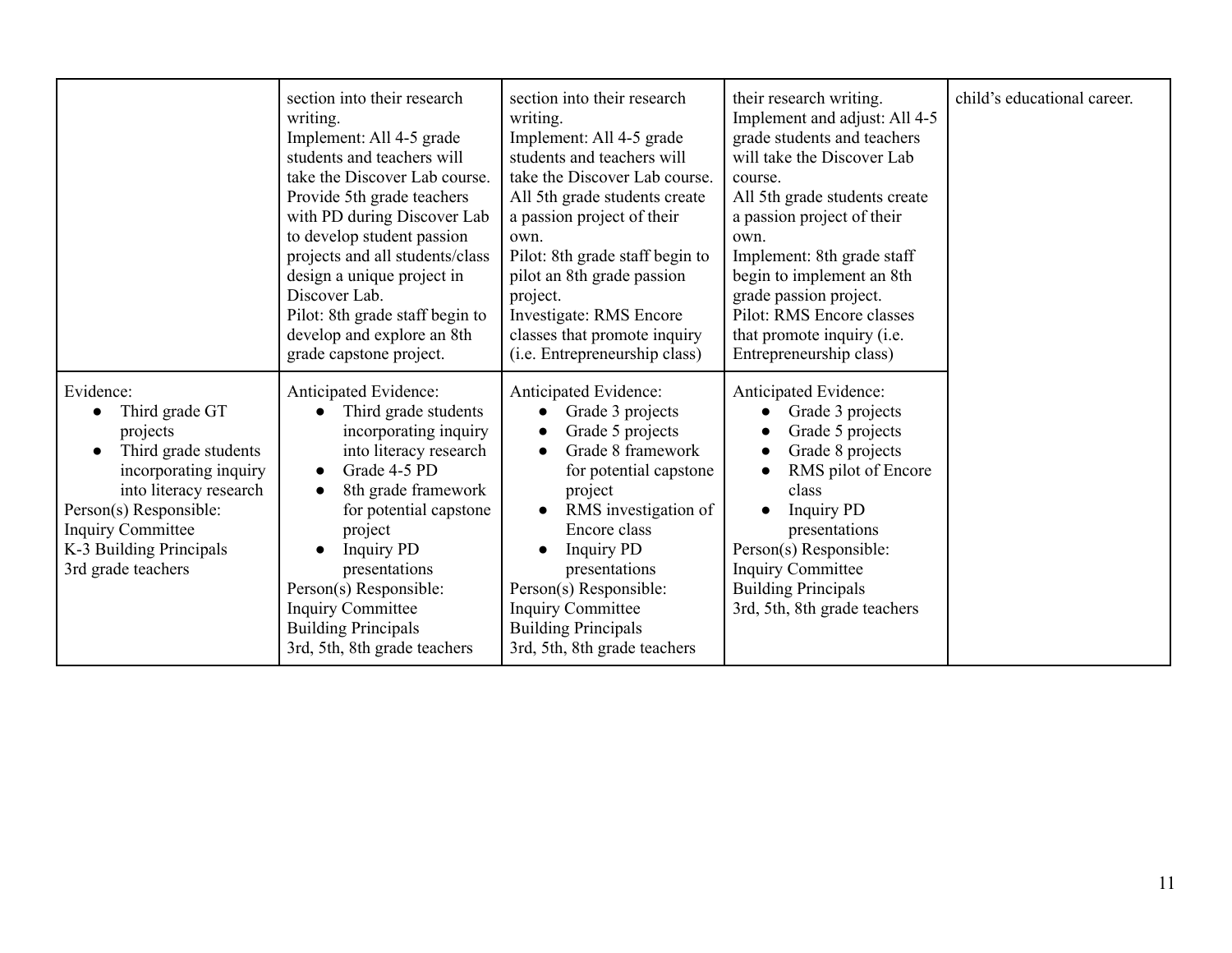|                                                                                                                                     | Establish partnerships that foster meaningful educational opportunities on local, regional, and global scales. Prepare all learners to become engaged and<br>productive citizens through service to others, collaboration, and real-world connections.                                                                                          | Partnerships                                                                                                                                                                                                                            |                                                                                                                                                                                                                            |                                                                                                                                                                                  |
|-------------------------------------------------------------------------------------------------------------------------------------|-------------------------------------------------------------------------------------------------------------------------------------------------------------------------------------------------------------------------------------------------------------------------------------------------------------------------------------------------|-----------------------------------------------------------------------------------------------------------------------------------------------------------------------------------------------------------------------------------------|----------------------------------------------------------------------------------------------------------------------------------------------------------------------------------------------------------------------------|----------------------------------------------------------------------------------------------------------------------------------------------------------------------------------|
|                                                                                                                                     |                                                                                                                                                                                                                                                                                                                                                 | Partnerships<br>Sub Goal #1 $(P-1)$                                                                                                                                                                                                     |                                                                                                                                                                                                                            |                                                                                                                                                                                  |
| Year 1                                                                                                                              | Year 2                                                                                                                                                                                                                                                                                                                                          | Year 3                                                                                                                                                                                                                                  | Year 4                                                                                                                                                                                                                     | <b>Final Outcome</b>                                                                                                                                                             |
| Curate a bank that explores<br>local, state, federal, and<br>global partners linked to the<br>curriculum.                           | Organize, monitor and sustain<br>a K-8 bank of local, state,<br>federal, and global partners<br>linked to the curriculum.<br>Share data collection<br>instruments with all principals<br>and identify at least two<br>partnerships occurring at each<br>grade with one focusing on<br>sustainability, climate change or<br>digital citizenship. | Revisit and update a K-8 bank<br>of local, state, federal, and<br>global partners linked to the<br>curriculum.                                                                                                                          | Revisit and update a K-8 bank<br>of local, state, federal, and<br>global partners linked to the<br>curriculum.                                                                                                             | Teachers will<br>consistently integrate<br>partnerships to enhance<br>learning activities. With<br>a focus on curating<br>patterns who support our<br>efforts in sustainability. |
| Evidence:<br>• Working Google form<br>Person(s) Responsible:<br>Partnerships Committee<br><b>Building Principals</b><br>Supervisors | Anticipated Evidence:<br><b>Enhanced Google Form</b><br>$\bullet$<br>$K-8$<br><b>Faculty Meeting time</b><br>$\bullet$<br>to collect more entries<br>Lesson plans using<br>partnerships<br>Person(s) Responsible:<br>Partnerships Committee<br><b>Building Principals</b><br>Supervisors                                                        | Anticipated Evidence:<br><b>Faculty Meeting time</b><br>$\bullet$<br>to update entries<br>Updated partnership<br>$\bullet$<br>document<br>Person(s) Responsible:<br>Partnerships Committee<br><b>Building Principals</b><br>Supervisors | Anticipated Evidence:<br><b>Faculty Meeting time</b><br>$\bullet$<br>to update entries<br>Updated partnership<br>document<br>Person(s) Responsible:<br>Partnerships Committee<br><b>Building Principals</b><br>Supervisors |                                                                                                                                                                                  |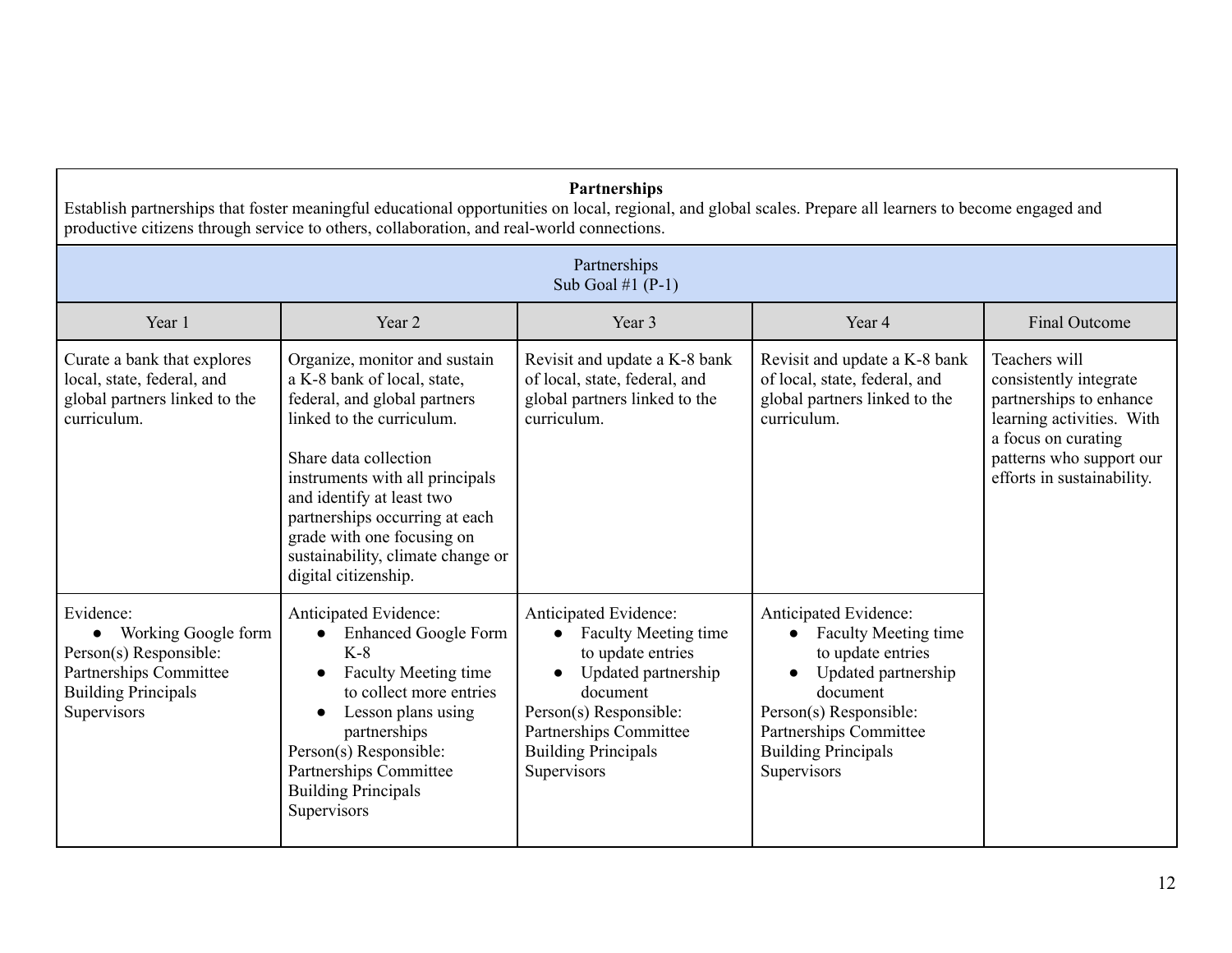|                                                                                                                                                               |                                                                                                                                                                                                                                                                                                                         | Partnerships<br>Sub Goal $#2(P-2)$                                                                                                                                                                                                                  |                                                                                                                                                                                                                                   |                                                                                                                                                                                                              |
|---------------------------------------------------------------------------------------------------------------------------------------------------------------|-------------------------------------------------------------------------------------------------------------------------------------------------------------------------------------------------------------------------------------------------------------------------------------------------------------------------|-----------------------------------------------------------------------------------------------------------------------------------------------------------------------------------------------------------------------------------------------------|-----------------------------------------------------------------------------------------------------------------------------------------------------------------------------------------------------------------------------------|--------------------------------------------------------------------------------------------------------------------------------------------------------------------------------------------------------------|
| Year 1                                                                                                                                                        | Year 2                                                                                                                                                                                                                                                                                                                  | Year 3                                                                                                                                                                                                                                              | Year 4                                                                                                                                                                                                                            | <b>Final Outcome</b>                                                                                                                                                                                         |
| Create a bank of local<br>resources for families in need.                                                                                                     | Organize, monitor and sustain<br>Enhance a K-8 bank of local<br>resources for families in need.<br>Add resources to the website.                                                                                                                                                                                        | Revisit, update, and train staff<br>on K-8 bank of local resources<br>for families in need.<br>Add resources to the website.                                                                                                                        | Revisit, update, and train staff<br>on K-8 bank of local resources<br>for families in need.<br>Add resources to the website.                                                                                                      | The district will further<br>develop ways to promote<br>equity by providing<br>families with resources                                                                                                       |
| Evidence:<br>Created a document<br>entitled, Global<br><b>Outreach Websites</b><br>Person(s) Responsible:<br>WHS School Nurse, WHS<br><b>School Counselor</b> | Anticipated Evidence:<br><b>Faculty Meeting time</b><br>$\bullet$<br>to collect more entries<br>Website<br>$\bullet$<br>Person(s) Responsible:<br>WHS School Nurse, WHS<br>School Counselor (turnkey)<br>All Principals<br><b>SEL Supervisor</b>                                                                        | Anticipated Evidence:<br><b>Faculty Meeting time</b><br>$\bullet$<br>to collect more entries<br>• Website<br>Person(s) Responsible:<br>All Principals<br><b>SEL Supervisor</b><br>Director of Pupil Services<br>All Counselors<br><b>All Nurses</b> | Anticipated Evidence:<br>• Faculty Meeting time<br>to collect more entries<br>• Website<br>Person(s) Responsible:<br>All Principals<br><b>SEL Supervisor</b><br>Director of Pupil Services<br>All Counselors<br><b>All Nurses</b> | for assistance.                                                                                                                                                                                              |
|                                                                                                                                                               |                                                                                                                                                                                                                                                                                                                         | Partnerships<br>Sub Goal #3 $(P-3)$                                                                                                                                                                                                                 |                                                                                                                                                                                                                                   |                                                                                                                                                                                                              |
| Year 1                                                                                                                                                        | Year 2                                                                                                                                                                                                                                                                                                                  | Year 3                                                                                                                                                                                                                                              | Year 4                                                                                                                                                                                                                            | <b>Final Outcome</b>                                                                                                                                                                                         |
| Pilot virtual field trips.                                                                                                                                    | Revise and adjust: Teachers<br>will use virtual fields once<br>again at all grade levels K-8<br>and each grade level will<br>identify at least 2 trips to<br>continue and add to the<br>curriculum. Each grade-level<br>will identify a trip focusing on:<br>digital citizenship, climate<br>change, or sustainability. | Implement: Each grade level<br>will identify at least 2 trips and<br>ensure those are added to the<br>curriculum, lesson plans and<br>website.                                                                                                      | Monitor and sustain: Each<br>grade level will identify at<br>least 2 trips and ensure those<br>are added to the curriculum,<br>lesson plans and website.                                                                          | Students will gain<br>understanding of all<br>curricular topics through<br>virtual field trips. Trips<br>may focus on enhancing<br>sustainability, digital<br>citizenship, and climate<br>change curriculum. |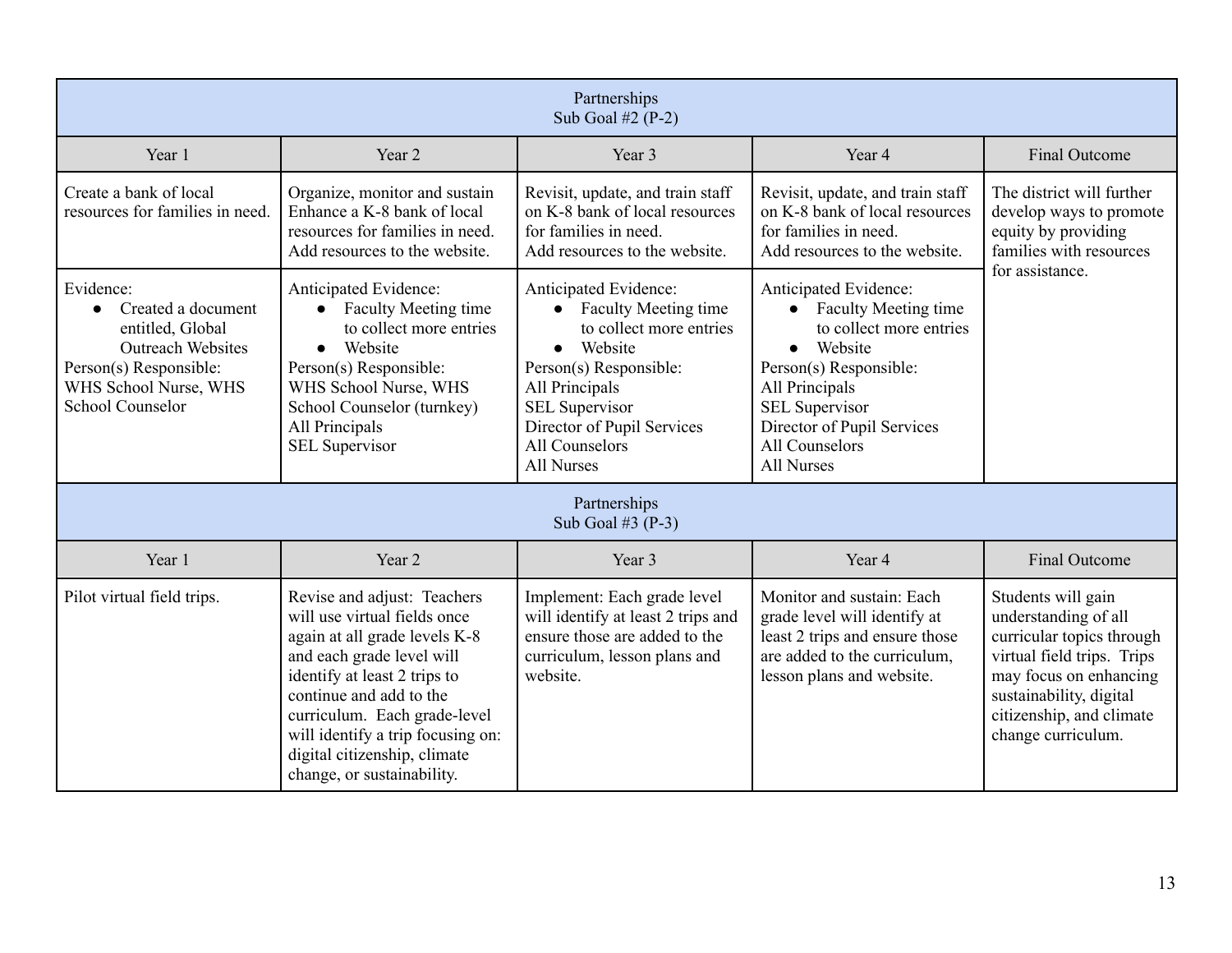| Evidence:<br>Teachers who chose<br>$\bullet$<br>to pilot virtual field<br>trips as a PDP goal<br>will complete the<br>Virtual Field Trip<br>Feedback Form<br>afterward<br>Person(s) Responsible:<br><b>Curriculum Supervisors</b><br><b>Building Principals</b><br><b>Grade-level Representatives</b> | Anticipated Evidence:<br>Teacher PDP goal to<br>$\bullet$<br>integrate more than one<br>field trip into the<br>curricula<br>K-8 Directory of virtual<br>$\bullet$<br>field trips<br>Lesson plans<br>$\bullet$<br>Person(s) Responsible:<br><b>Curriculum Supervisors</b><br><b>Building Principals</b><br><b>Classroom Teachers</b><br>Partnerships Committee | Anticipated Evidence:<br>Teacher PDP goal to<br>integrate more than one<br>field trip into the<br>curricula<br>K-8 Directory of<br>$\bullet$<br>virtual field trips<br>Lesson plans<br>Website<br>Person(s) Responsible:<br><b>Curriculum Supervisors</b><br><b>Building Principals</b><br><b>Classroom Teachers</b><br>Partnerships Committee | Anticipated Evidence:<br>Teacher PDP goal to<br>$\bullet$<br>integrate more than<br>one field trip into the<br>curricula<br>K-8 Directory of<br>$\bullet$<br>virtual field trips<br>Lesson plans<br>Website<br>Person(s) Responsible:<br><b>Curriculum Supervisors</b><br><b>Building Principals</b><br><b>Classroom Teachers</b><br>Partnerships Committee |                                                                                                                                                                                                                                          |
|-------------------------------------------------------------------------------------------------------------------------------------------------------------------------------------------------------------------------------------------------------------------------------------------------------|---------------------------------------------------------------------------------------------------------------------------------------------------------------------------------------------------------------------------------------------------------------------------------------------------------------------------------------------------------------|------------------------------------------------------------------------------------------------------------------------------------------------------------------------------------------------------------------------------------------------------------------------------------------------------------------------------------------------|-------------------------------------------------------------------------------------------------------------------------------------------------------------------------------------------------------------------------------------------------------------------------------------------------------------------------------------------------------------|------------------------------------------------------------------------------------------------------------------------------------------------------------------------------------------------------------------------------------------|
|                                                                                                                                                                                                                                                                                                       |                                                                                                                                                                                                                                                                                                                                                               | Partnerships<br>Sub Goal #4 $(P-4)$                                                                                                                                                                                                                                                                                                            |                                                                                                                                                                                                                                                                                                                                                             |                                                                                                                                                                                                                                          |
| Year 1                                                                                                                                                                                                                                                                                                | Year 2                                                                                                                                                                                                                                                                                                                                                        | Year 3                                                                                                                                                                                                                                                                                                                                         | Year 4                                                                                                                                                                                                                                                                                                                                                      | <b>Final Outcome</b>                                                                                                                                                                                                                     |
| <b>Pilot student Passion Projects</b><br>based on teacher interest<br>during PDP goal selection.<br>Teachers should incorporate a<br>link to community<br>partnerships (also linked to<br>Inquisitive Learning Goal)                                                                                  | The student inquiry/passion<br>project will do the following:<br>Identify opportunities infuse<br>partnerships and/or service.                                                                                                                                                                                                                                | The student inquiry/passion<br>project will do the following:<br>Identify opportunities infuse<br>partnerships and/or service.                                                                                                                                                                                                                 | The student inquiry/passion<br>project will do the following:<br>Identify opportunities infuse<br>partnerships and/or service.                                                                                                                                                                                                                              | Student inquiry projects<br>will be enhanced through<br>various partnerships.<br>Older students and peers<br>develop presentation<br>skills by sharing projects<br>with lower grade levels<br>and/or classmates to<br>increase interest. |
| Evidence:<br>Students complete the<br>$\bullet$<br>project and present it<br>to the class.<br>Person(s) Responsible:<br>Partnerships Committee                                                                                                                                                        | Anticipated Evidence:<br>Students complete the<br>$\bullet$<br>project and present it to<br>the class.<br>Evidence of partnership<br>$\bullet$<br>or service.                                                                                                                                                                                                 | Anticipated Evidence:<br>Students complete the<br>$\bullet$<br>project and present it to<br>the class.<br>Evidence of partnership<br>or service.                                                                                                                                                                                               | Anticipated Evidence:<br>Students complete the<br>$\bullet$<br>project and present it<br>to the class.<br>Evidence of<br>$\bullet$<br>partnership or service.                                                                                                                                                                                               |                                                                                                                                                                                                                                          |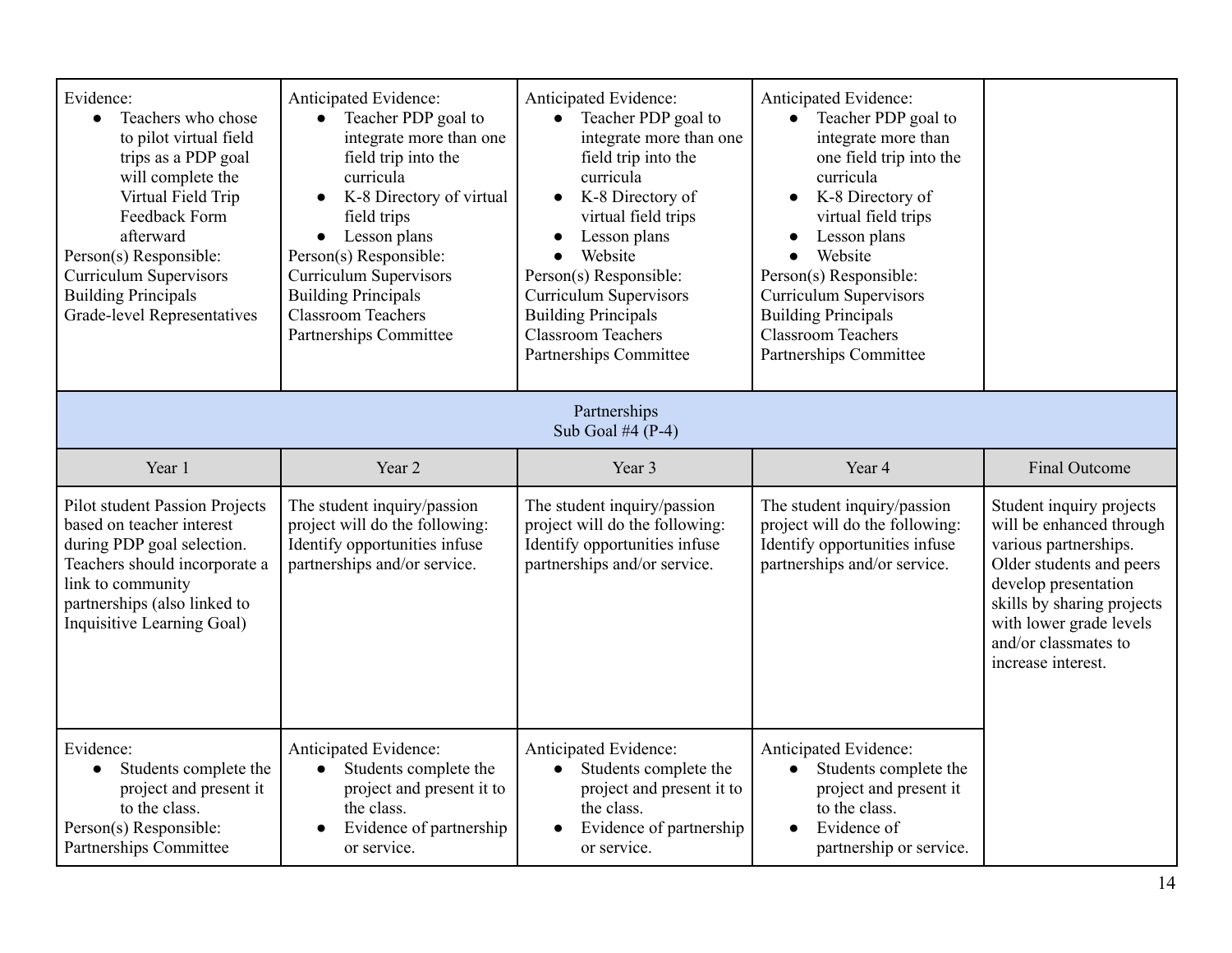| <b>Building Principals</b> | Person(s) Responsible:<br>Partnerships Committee<br><b>Building Principals</b> | Person(s) Responsible:<br>Partnerships Committee<br><b>Building Principals</b> | Person(s) Responsible:<br>Partnerships Committee<br><b>Building Principals</b> |  |
|----------------------------|--------------------------------------------------------------------------------|--------------------------------------------------------------------------------|--------------------------------------------------------------------------------|--|
|                            | Grade-level Teachers                                                           | Grade-level Teachers                                                           | Grade-level Teachers                                                           |  |

Extensions:

\*Grade 5 Passion Projects should contain a component in which students identify how their topic applies or relates to the larger world.

\*\*Grade 8 Passion Projects should contain a component in which students adopt a cause and enact change (e.g. social justice, sustainability, Autism Awareness, etc.) Possibility: RMS Student Academy Day could involve sharing capstone projects with parents or the larger community.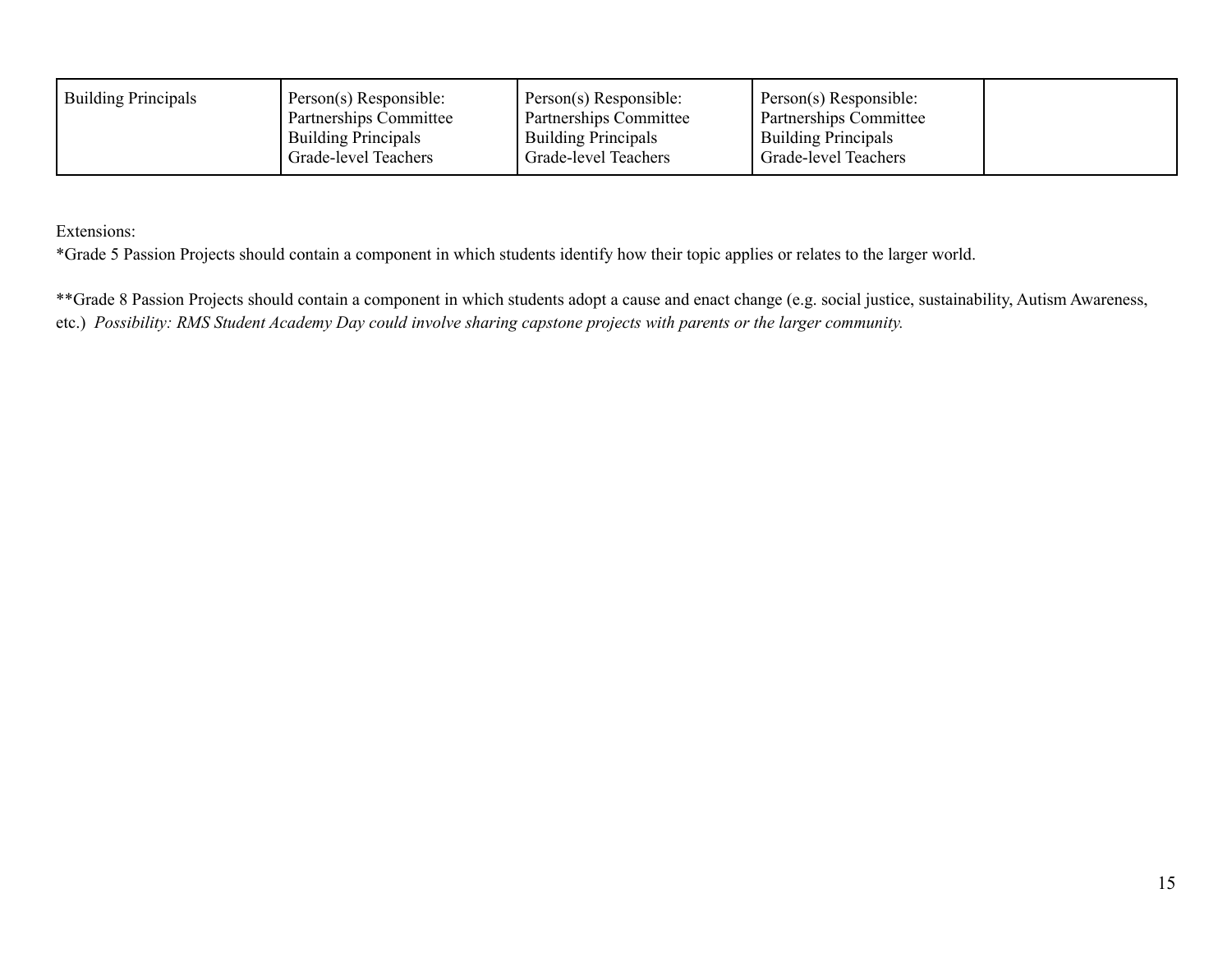#### **Social Awareness**

Our learners will feel connected, valued, and secure in digital and non-digital learning environments cultivated by a shared sense of community. Every individual will develop skills that promote an awareness of self and others as well as the environment, including the ability to understand the impact of their decisions.

|                                                                                                                                                                   |                                                                                                                                                                                                                | <b>Social Awareness</b><br>Sub Goal #1 $(SA-1)$                                                                                                                                      |                                                                                                                                                                                     |                                                                                                                                                                        |
|-------------------------------------------------------------------------------------------------------------------------------------------------------------------|----------------------------------------------------------------------------------------------------------------------------------------------------------------------------------------------------------------|--------------------------------------------------------------------------------------------------------------------------------------------------------------------------------------|-------------------------------------------------------------------------------------------------------------------------------------------------------------------------------------|------------------------------------------------------------------------------------------------------------------------------------------------------------------------|
| Year 1                                                                                                                                                            | Year <sub>2</sub>                                                                                                                                                                                              | Year 3                                                                                                                                                                               | Year 4                                                                                                                                                                              | Final Outcome                                                                                                                                                          |
| Develop and share SEL<br>parent information sessions at<br>least four times in the school<br>year.                                                                | Develop videos for a library<br>and/or podcasts on SEL and<br>sustainability.<br>Integrate student-led work on<br>sustainability.                                                                              | Implement, monitor and<br>sustain<br>Embed a culture of videos,<br>podcasts, and parent evenings<br>that focus on SEL and<br>sustainability                                          | Monitor and Sustain                                                                                                                                                                 | Enhance parent and<br>community education in<br>topics related to SEL (Social<br>Emotional Learning).<br>Specific topics to include,<br>SEL, sustainability, and other |
| Evidence:<br>Presentation<br>recordings on district<br>SEL webpage<br>Agendas and<br><b>Planning Sessions</b><br>Person(s) Responsible:<br>District SEL Committee | Anticipated Evidence:<br><b>Videos</b><br>Podcasts<br>$\bullet$<br>Person(s) Responsible:<br>District SEL Committee<br><b>SEL Supervisor</b>                                                                   | Anticipated Evidence:<br><b>Videos</b><br>Podcasts<br>$\bullet$<br>Person(s) Responsible:<br>District SEL Committee<br><b>SEL Supervisor</b>                                         | Anticipated Evidence:<br>Videos<br>Podcasts<br>Person(s) Responsible:<br>District SEL Committee<br><b>SEL Supervisor</b>                                                            | related topics. (Webinars,<br>videos, and Podcasts that<br>include student involvement.)                                                                               |
|                                                                                                                                                                   |                                                                                                                                                                                                                | <b>Social Awareness</b><br>Sub Goal $#2$ (SA-2)                                                                                                                                      |                                                                                                                                                                                     |                                                                                                                                                                        |
| Year 1                                                                                                                                                            | Year <sub>2</sub>                                                                                                                                                                                              | Year 3                                                                                                                                                                               | Year 4                                                                                                                                                                              | <b>Final Outcome</b>                                                                                                                                                   |
| Apply for and receive the<br>Child Assault and Prevention<br>Grant and provide training for<br>staff, students and parents<br>grades 3-8.                         | Pilot: Mental health Aevidum<br>Curriculum grades 8, 5, and 2<br>Implement and adjust: Plan<br>and integrate Hunterdon<br>Behavioral Health (RMS)<br>Implement: Apply for and<br>receive the Child Assault and | Monitor and sustain:<br>Mental health Aevidum<br>Curriculum integration<br>Implement and adjust:<br>Integration of Hunterdon<br><b>Behavioral Health</b><br>Implement: Apply for and | Monitor and sustain:<br>Mental health Aevidum<br>Curriculum integration<br>Monitor and sustain:<br>Integration of Hunterdon<br><b>Behavioral Health</b><br>Implement: Apply for and | Build student mental health<br>support to optimize<br>self-awareness, positive<br>relationships, and improved<br>learning outcomes.                                    |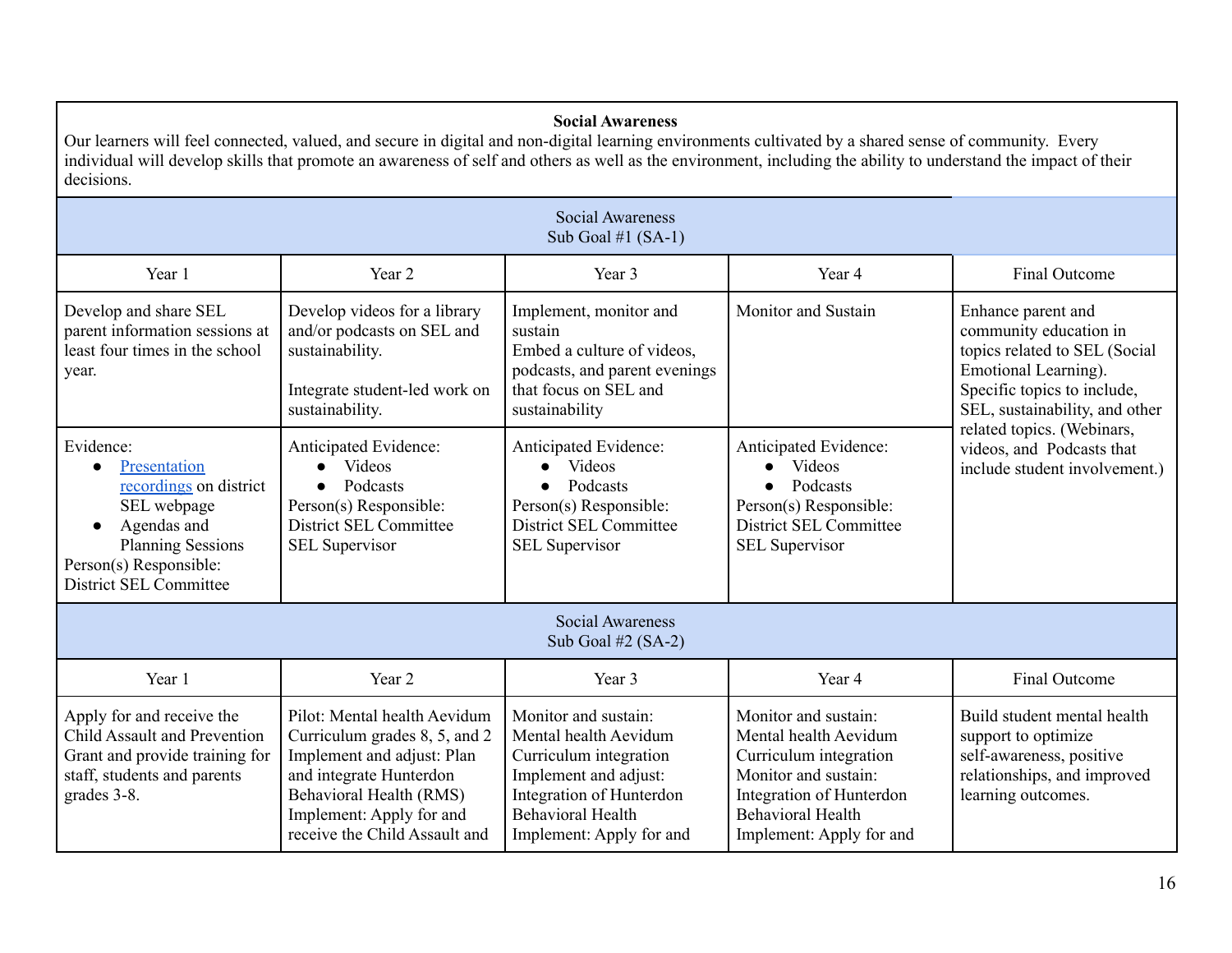|                                                                                                                                                                    | Prevention Grant and provide<br>training for staff, students and<br>parents grades 3-8.                                                                                                                                                                                                                                                                                                                                                                                                     | receive the Child Assault and<br>Prevention Grant and provide<br>training for staff, students and<br>parents grades 3-8.                                                                                                                                                                                                                                                                          | receive the Child Assault and<br>Prevention Grant and provide<br>training for staff, students and<br>parents grades 3-8.                                                                                                                                                                                        |                                                                                                                                                            |
|--------------------------------------------------------------------------------------------------------------------------------------------------------------------|---------------------------------------------------------------------------------------------------------------------------------------------------------------------------------------------------------------------------------------------------------------------------------------------------------------------------------------------------------------------------------------------------------------------------------------------------------------------------------------------|---------------------------------------------------------------------------------------------------------------------------------------------------------------------------------------------------------------------------------------------------------------------------------------------------------------------------------------------------------------------------------------------------|-----------------------------------------------------------------------------------------------------------------------------------------------------------------------------------------------------------------------------------------------------------------------------------------------------------------|------------------------------------------------------------------------------------------------------------------------------------------------------------|
| Evidence:<br>Grant was accepted<br>$\bullet$<br>and program was<br>implemented.<br>Person(s) Responsible:<br><b>Counseling Department</b><br><b>SEL Supervisor</b> | Anticipated Evidence:<br>• Curriculum pilot<br>feedback/survey<br>Climate survey<br>Tracking of mental<br>health referrals<br>Person(s) Responsible:<br><b>Counseling Department</b><br><b>SEL Supervisor</b>                                                                                                                                                                                                                                                                               | Anticipated Evidence:<br>Climate survey<br>$\bullet$<br>Tracking of mental<br>health referrals<br>Person(s) Responsible:<br><b>Counseling Department</b><br><b>SEL Supervisor</b><br>Health/PE Supervisor                                                                                                                                                                                         | Anticipated Evidence:<br>Climate survey<br>Tracking of mental<br>health referrals<br>Person(s) Responsible:<br><b>Counseling Department</b><br><b>SEL Supervisor</b><br>Health/PE Supervisor                                                                                                                    |                                                                                                                                                            |
|                                                                                                                                                                    |                                                                                                                                                                                                                                                                                                                                                                                                                                                                                             | <b>Social Awareness</b><br>Sub Goal #3 $(SA-3)$                                                                                                                                                                                                                                                                                                                                                   |                                                                                                                                                                                                                                                                                                                 |                                                                                                                                                            |
| Year 1                                                                                                                                                             | Year 2                                                                                                                                                                                                                                                                                                                                                                                                                                                                                      | Year 3                                                                                                                                                                                                                                                                                                                                                                                            | Year 4                                                                                                                                                                                                                                                                                                          | Final Outcome                                                                                                                                              |
| Plan and implement lessons<br>and activities to celebrate,<br>educate and recognize<br>diversity and promote<br>inclusion throughout the<br>school year.           | Plan: Focus on training of<br>DEI for the leadership team.<br>Empower the leadership team<br>to design plans to promote<br>DEI into various aspects of<br>the school community, such<br>as: policy, curriculum,<br>operations, discipline<br>practices etc.<br>Plan: Assemble a<br>district-wide diversity, equity,<br>and inclusion committee<br>consisting of staff members,<br>administrators, and a board<br>member and parents.<br>Plan: Identify opportunities to<br>work with HCRHS. | Implement and adjust: Action<br>plan for DEI into practice.<br>Plan and implement: Work<br>with DEI Committee and<br>equity consultants to plan<br>opportunities and events to<br>train and inform staff, parents,<br>guardians, and community<br>members on concepts relating<br>to diversity, equity, and<br>inclusion.<br>Plan and implement: Identify<br>opportunities to work with<br>HCRHS. | Monitor and adjust DEI<br>practices and policies.<br>Monitor and adjust: Work<br>with DEI Committee and<br>equity consultants to plan<br>opportunities and events to<br>train and inform staff,<br>parents, guardians, and<br>community members on<br>concepts relating to diversity,<br>equity, and inclusion. | Promote diversity, equity, and<br>inclusion (DEI) throughout<br>our district. Develop an<br>inclusive environment for all<br>individuals of our community. |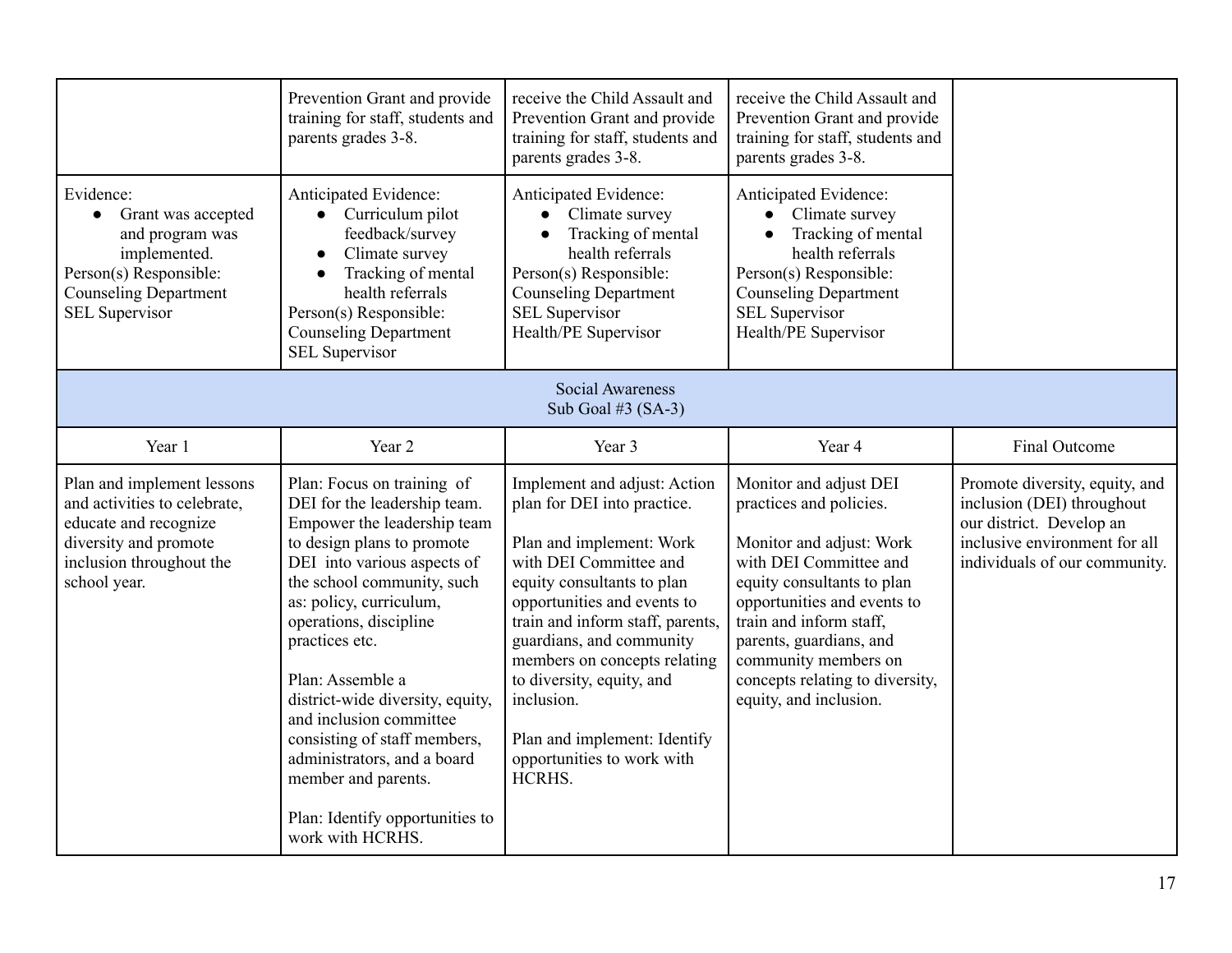| Evidence:<br>Inclusive calendar,<br>$\bullet$<br>monthly celebrations,<br>purchasing of<br>inclusive and diverse<br>literature for<br>classroom libraries<br>and book rooms.<br>Person(s) Responsible:<br>Leadership Team | Anticipated Evidence:<br>August 24th<br>$\bullet$<br>Administration<br>Training on DEI<br>presented by our<br>equity consultants.<br>Action plan for DEI<br>$\bullet$<br>work<br>Person(s) Responsible:<br><b>DEI</b> Consultants<br>Leadership Team<br><b>DEI</b> Committee<br><b>HCRHS</b> Superintendent                                                                                                                                | Anticipated Evidence:<br>Agendas and progress<br>monitoring of<br>implementation<br>Recorded<br>$\bullet$<br>presentations<br>Participation<br>$\bullet$<br>Feedback Surveys<br>Person(s) Responsible:<br><b>DEI</b> Committee<br><b>SEL Supervisor</b><br><b>HCRHS</b> Superintendent | Anticipated Evidence:<br>Recorded<br>$\bullet$<br>presentations<br>Participation<br>Feedback Surveys<br>Person(s) Responsible:<br><b>DEI</b> Committee<br><b>SEL Supervisor</b> |                                                                                                                                                                                                                                                                                                          |
|---------------------------------------------------------------------------------------------------------------------------------------------------------------------------------------------------------------------------|--------------------------------------------------------------------------------------------------------------------------------------------------------------------------------------------------------------------------------------------------------------------------------------------------------------------------------------------------------------------------------------------------------------------------------------------|----------------------------------------------------------------------------------------------------------------------------------------------------------------------------------------------------------------------------------------------------------------------------------------|---------------------------------------------------------------------------------------------------------------------------------------------------------------------------------|----------------------------------------------------------------------------------------------------------------------------------------------------------------------------------------------------------------------------------------------------------------------------------------------------------|
|                                                                                                                                                                                                                           |                                                                                                                                                                                                                                                                                                                                                                                                                                            | <b>Social Awareness</b><br>Sub Goal #4 $(SA-4)$                                                                                                                                                                                                                                        |                                                                                                                                                                                 |                                                                                                                                                                                                                                                                                                          |
| Year 1                                                                                                                                                                                                                    | Year 2                                                                                                                                                                                                                                                                                                                                                                                                                                     | Year 3                                                                                                                                                                                                                                                                                 | Year 4                                                                                                                                                                          | Final Outcome                                                                                                                                                                                                                                                                                            |
| Implementation of SEL<br>mission statement and<br>Universal Tier 1 SEL Scope<br>and Sequence in all school<br>buildings.                                                                                                  | Monitor and adjust: The<br>implementation of Tier 1 SEL<br>Scope and Sequence.<br>Pilot: Mental health<br>curriculum as part of the<br><b>MTSS</b><br>Implement: Implementation<br>and coordination of tier 2 and<br>tier 3 services using<br>Hunterdon Behavioral Health.<br>Implement: "Leader in me"<br>teacher academy<br>Create a roll-out plan to pilot<br>Leader in Me programming.<br>See Leader in Me 5 year plan<br>for RMS ONLY | Monitor and adjust the<br>implementation of a 3 tier<br>model using services from<br>Hunterdon Behavioral Health.<br>Plan Leader in me<br>programming. Provide Staff<br>training and development<br>Create a student ambassadors<br>program- Aevidum Club                              | Monitor and Sustain: The 3<br>tier MTSS for mental health.<br>Adjustments to be made as<br>needed.<br>Monitor and adjust: Leader in<br>Me program                               | Establish a Multi-tiered SEL<br>system of support (MTSS) for<br>all RMS students.<br>Tier 1- Universal<br>Tier 2- School Counseling<br>Support<br>Tier 3- Mental Health<br>Professional<br>Promote and develop student<br>self advocacy and capacity to<br>be an upstander for one's self<br>and others. |
| Evidence:                                                                                                                                                                                                                 | Anticipated Evidence:                                                                                                                                                                                                                                                                                                                                                                                                                      | Anticipated Evidence:                                                                                                                                                                                                                                                                  | Anticipated Evidence:                                                                                                                                                           |                                                                                                                                                                                                                                                                                                          |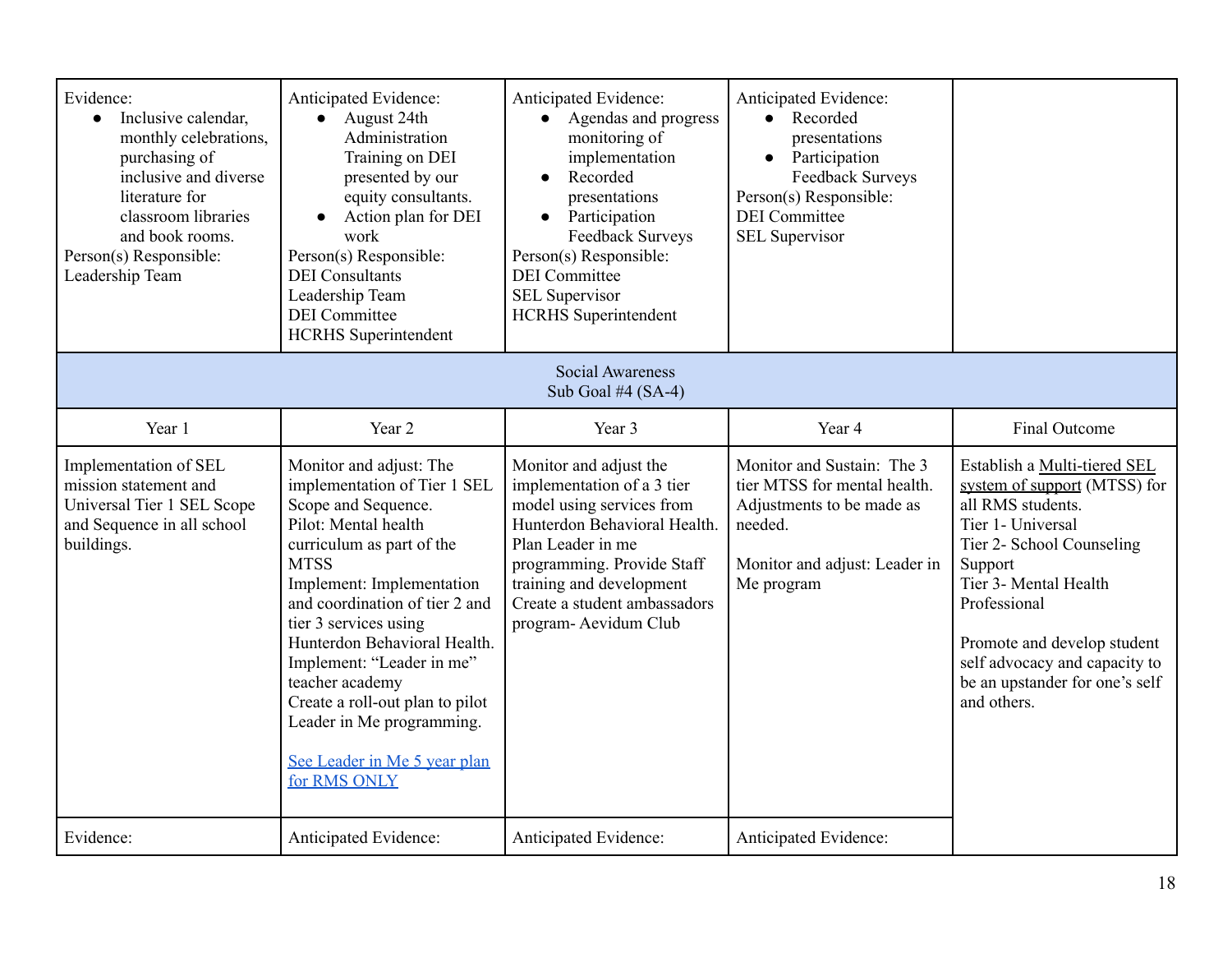| SEL Scope and<br>$\bullet$<br>Sequence<br>Handbook developed<br>Person(s) Responsible:<br>SEL Supervisor, SEL<br>Committees, Summer<br>Curriculum Writing                               | Mental Health<br>Curriculum Pilot<br><b>Lesson Plans</b><br>Feedback/surveys on<br>the pilot<br>Handbook<br>adjustments<br>Person(s) Responsible:<br><b>Counseling Department</b><br>Health/PE Department<br><b>SEL Supervisor</b>                                                              | Mental Health<br>Curriculum<br>integration<br>Handbook<br>adjustments<br>Person(s) Responsible:<br><b>Counseling Department</b><br>Health/PE Department<br>SEL and Health/PE<br>Supervisors | Mental Health<br>Curriculum<br>integration<br>Handbook<br>adjustments<br>Received recognition<br>Person(s) Responsible:<br><b>SEL Committees</b><br><b>Counseling Department</b><br>Health/PE Department<br>Supervisors |                                                                                                                                                                                         |
|-----------------------------------------------------------------------------------------------------------------------------------------------------------------------------------------|-------------------------------------------------------------------------------------------------------------------------------------------------------------------------------------------------------------------------------------------------------------------------------------------------|---------------------------------------------------------------------------------------------------------------------------------------------------------------------------------------------|-------------------------------------------------------------------------------------------------------------------------------------------------------------------------------------------------------------------------|-----------------------------------------------------------------------------------------------------------------------------------------------------------------------------------------|
| <b>Social Awareness</b><br>Sub Goal #5 $(SA-5)$                                                                                                                                         |                                                                                                                                                                                                                                                                                                 |                                                                                                                                                                                             |                                                                                                                                                                                                                         |                                                                                                                                                                                         |
| Year 1                                                                                                                                                                                  | Year 2                                                                                                                                                                                                                                                                                          | Year 3                                                                                                                                                                                      | Year 4                                                                                                                                                                                                                  | Final Outcome                                                                                                                                                                           |
| Plan and implement lessons,<br>activities, and initiatives to<br>celebrate, educate and<br>recognize our sustainability<br>efforts and Green initiatives.                               | Continue programs that allow<br>for application for Sustainable<br>Jersey for Schools for all<br>schools, including developing<br>programs for the Digital Star<br>Recognition for at least one<br>school.<br>Infuse education for<br>sustainability standards and<br>climate change standards. | Monitor and sustain our<br>programs related to<br>Sustainable Jersey and Digital<br><b>Star</b>                                                                                             | Monitor and sustain our<br>programs related to<br>Sustainable Jersey and Digital<br>Star.<br>Begin making preparations<br>for other schools (if<br>necessary) to receive a digital<br>star.                             | Through student, staff, and<br>community engagement, we<br>promote our district as one<br>that embraces sustainability<br>and digital citizenship as a<br>shared social responsibility. |
| Evidence:<br>Green School<br>$\bullet$<br>Recognition<br><b>Green Committee</b><br>Meetings<br>Person(s) Responsible:<br>Sarah Pauch<br><b>Building Principals</b><br>Green Coordinator | Anticipated Evidence:<br>$\bullet$ Application to<br><b>Sustainable Schools</b><br>Person(s) Responsible:<br>Dr. Hart<br>Sarah Pauch<br><b>Building Principals</b><br>Green Coordinator                                                                                                         | Anticipated Evidence:<br>Reognition(s)<br>$\bullet$<br><b>Green Committee</b><br>$\bullet$<br>Meetings<br>Person(s) Responsible:<br><b>Building Principals</b><br><b>Green Coordinator</b>  | Anticipated Evidence:<br>Reognition(s)<br><b>Green Committee</b><br>Meetings<br>Person(s) Responsible:<br><b>Building Principals</b><br>Green Coordinator                                                               |                                                                                                                                                                                         |

**Key Terms:**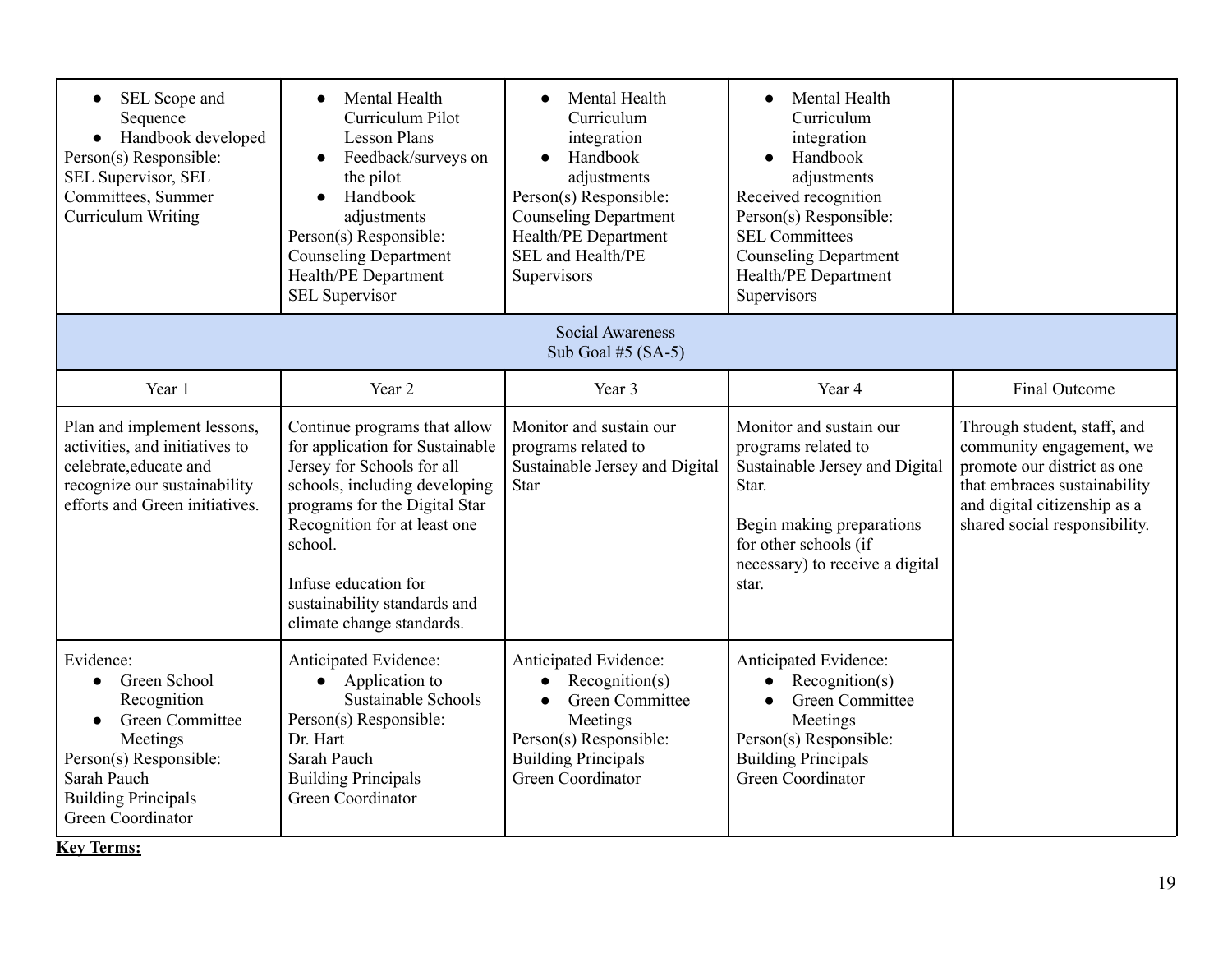Plan: This term refers to the planning process as part of our goals. Implement: This term refers to the first year a program or resource will be implemented in the district. Monitor and adjust/sustain: This term refers to collecting data to monitor program implementation and make adjustments as necessary. Pilot: This term refers to a small-scale trial of a program. Apply: This term refers to a specific application for a grant, award or recognition

### **Green/Sustainability Enhancements Noted**

In the 2020-2021 school year, the strategic plan was reviewed by Board of Education Committees and each goal committee. This was done primarily to reset and adjust the plan in the midst of the COVID-19 pandemic. However, it should be noted that the social awareness goal changed to include language regarding the environment and digital citizenship: "Our learners will feel connected, valued, and secure in **digital and non-digital learning** environments cultivated by a shared sense of community. Every individual will develop skills that promote an awareness of self and others **as well as the environment**, including the ability to understand the impact of their decisions."

In addition, green and sustainability enhancements are noted in the following ways:

Partnerships Goal (P-1): Teachers will consistently integrate partnerships to enhance learning activities. With a focus on curating patterns who support our efforts in sustainability.

<span id="page-20-0"></span>Partnerships Goal (P-3) Final Outcome: Students will gain understanding of all curricular topics through virtual field trips. Trips may focus on enhancing sustainability, digital citizenship, and climate change curriculum.

Social Awareness Goal (SA-1) Final Outcome: Enhance parent and community education in topics related to SEL (Social Emotional Learning). Specific topics to include, SEL, sustainability, and other related topics. (Webinars, videos, and Podcasts that include student involvement.)

Social Awareness Goal (SA-5) Final Outcome: Through student, staff, and community engagement, we promote our district as one that embraces sustainability and digital citizenship as a shared social responsibility.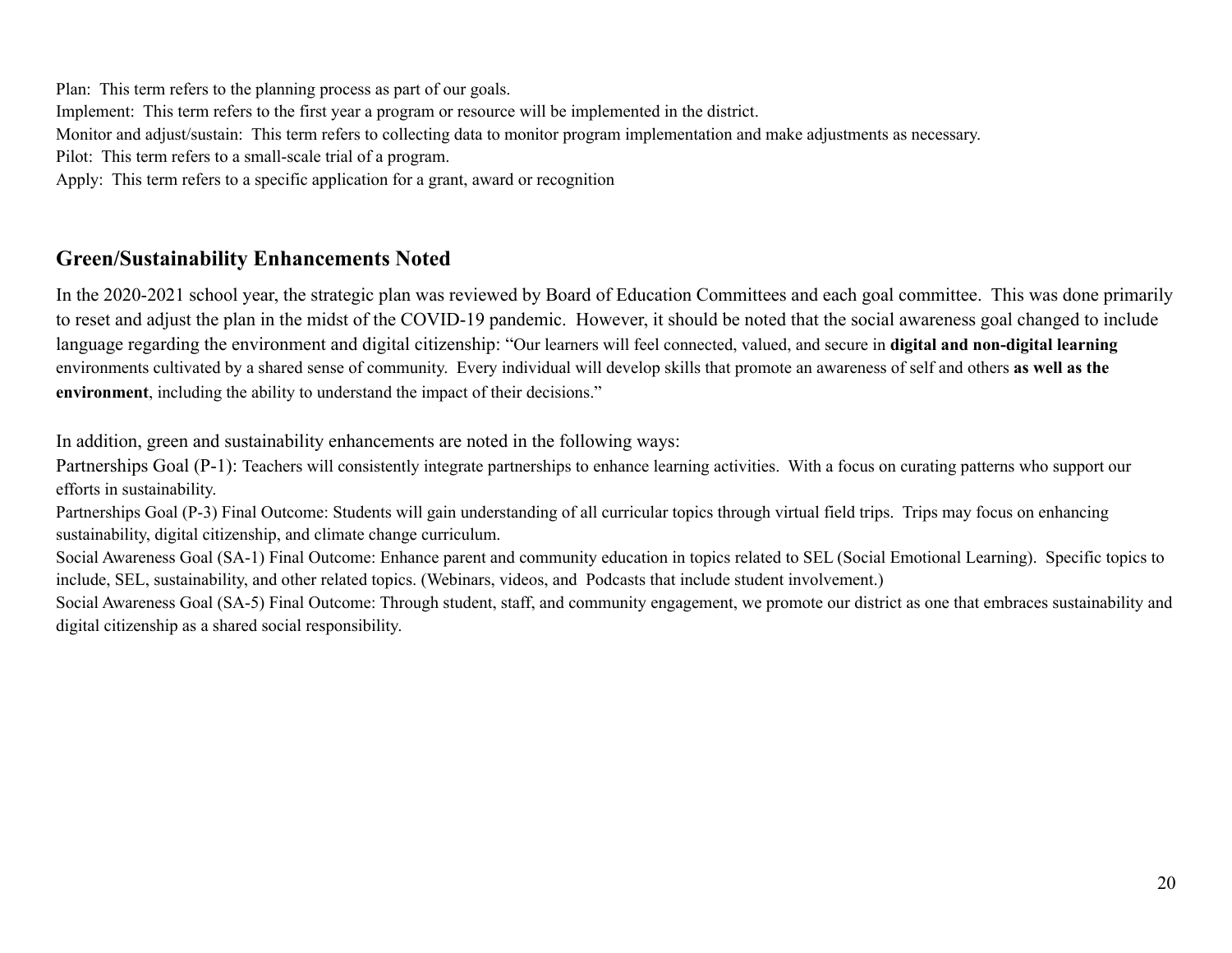### <span id="page-21-0"></span>**References and Supporting Research**

- **General Educational Research:** 
	- Goldman, Daniel (2013).Focus: *The Hidden Driver of Excellence.* Harper Collins: New York, NY..
	- Govindarajan, Vijay (2016). Planned Opportunism. *Harvard Business Review*. Available at: https://hbr.org/2016/05/planned-opportunism
	- Vo, Eric (2021). What is Strategic Planning? *The Hartford.* Available at: <https://sba.thehartford.com/business-management/what-is-strategic-planning/>
- Inquiry Research:
	- Dana, N.F., Yendol-Hoppey, D. (2020). The reflective educator's guide to classroom research: Learning to teach and teaching to learn through practitioner inquiry, 4th edition. Thousand Oaks, CA: Corwin Press.
	- Dana, N.F., Yendol-Hoppey, D. (2014). *The reflective educator's guide to classroom research: Learning to teach and teaching to learn through practitioner inquiry*, 3rd edition. Thousand Oaks, CA: Corwin Press.
	- Murdoch, Kath & Lattanzio, Tania (various resources): <https://www.kathmurdoch.com.au/webinars-to-rent-or-buy>
	- Spencer, John. <https://spencerauthor.com/speaking-and-consulting/>
- Partnerships Research:
	- Civic Education: <https://civiced.rutgers.edu/>
	- The Importance of Educational Partnerships. In: *The Basics of Educational Partnerships*: [https://www.sagepub.com/sites/default/files/upm-binaries/33868\\_Chapter1.pdf](https://www.sagepub.com/sites/default/files/upm-binaries/33868_Chapter1.pdf)
- Social Awareness Research:
	- [Equity, Racism, and Diversity Presentation](https://youtu.be/E-nmm9l8NtQ) (HCRHS)
	- Legacy Project Resources: <https://legacyprojectchicago.org/lesson-plans>
	- NJDOE Resources: <https://www.nj.gov/education/equity/resources/>
	- Social Justice Standards: [https://www.learningforjustice.org/sites/default/files/2017-06/TT\\_Social\\_Justice\\_Standards\\_0.pd](https://www.learningforjustice.org/sites/default/files/2017-06/TT_Social_Justice_Standards_0.pdf) [f](https://www.learningforjustice.org/sites/default/files/2017-06/TT_Social_Justice_Standards_0.pdf)